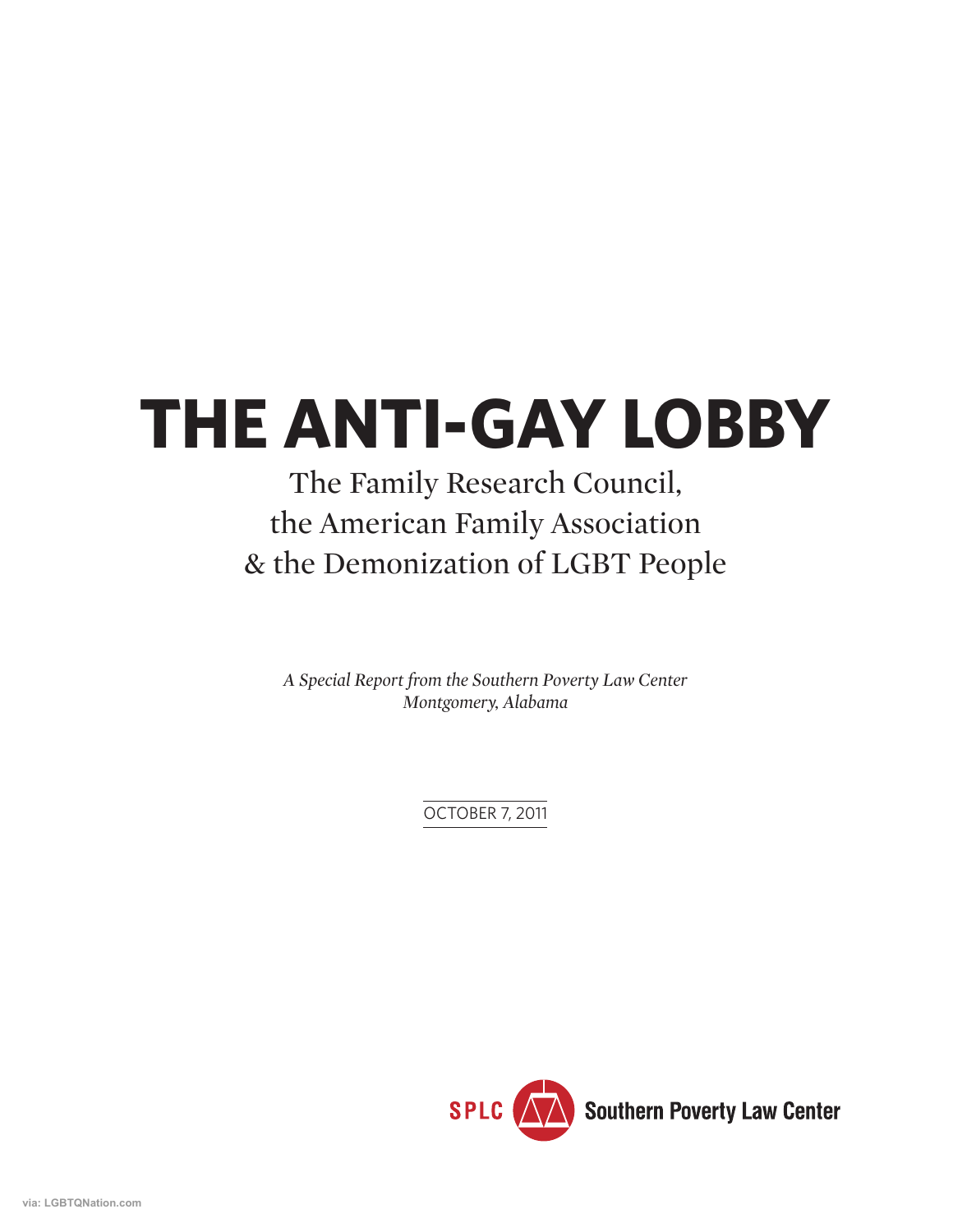# **THE ANTI-GAY LOBBY**

### The Family Research Council, the American Family Association & the Demonization of LGBT People

THE SOUTHERN POVERTY LAW CENTER is a nonprofit organization that combats hate, intolerance and discrimination through education and litigation. Its Intelligence Project, which prepared this report and also produces the quarterly investigative magazine *Intelligence Report*, tracks the activities of hate groups and other extremists. Its Teaching Tolerance project helps foster respect and understanding in the classroom. Its litigation arm files lawsuits against hate groups for the violent acts of their members.

> **MEDIA AND GENERAL INQUIRIES Mark Potok or Heidi Beirich** Southern Poverty Law Center 400 Washington Ave., Montgomery, Ala. (334) 956-8200

> > www.splcenter.org

The SPLC is supported entirely by private donations. No government funds are involved. © Southern Poverty Law Center. All rights reserved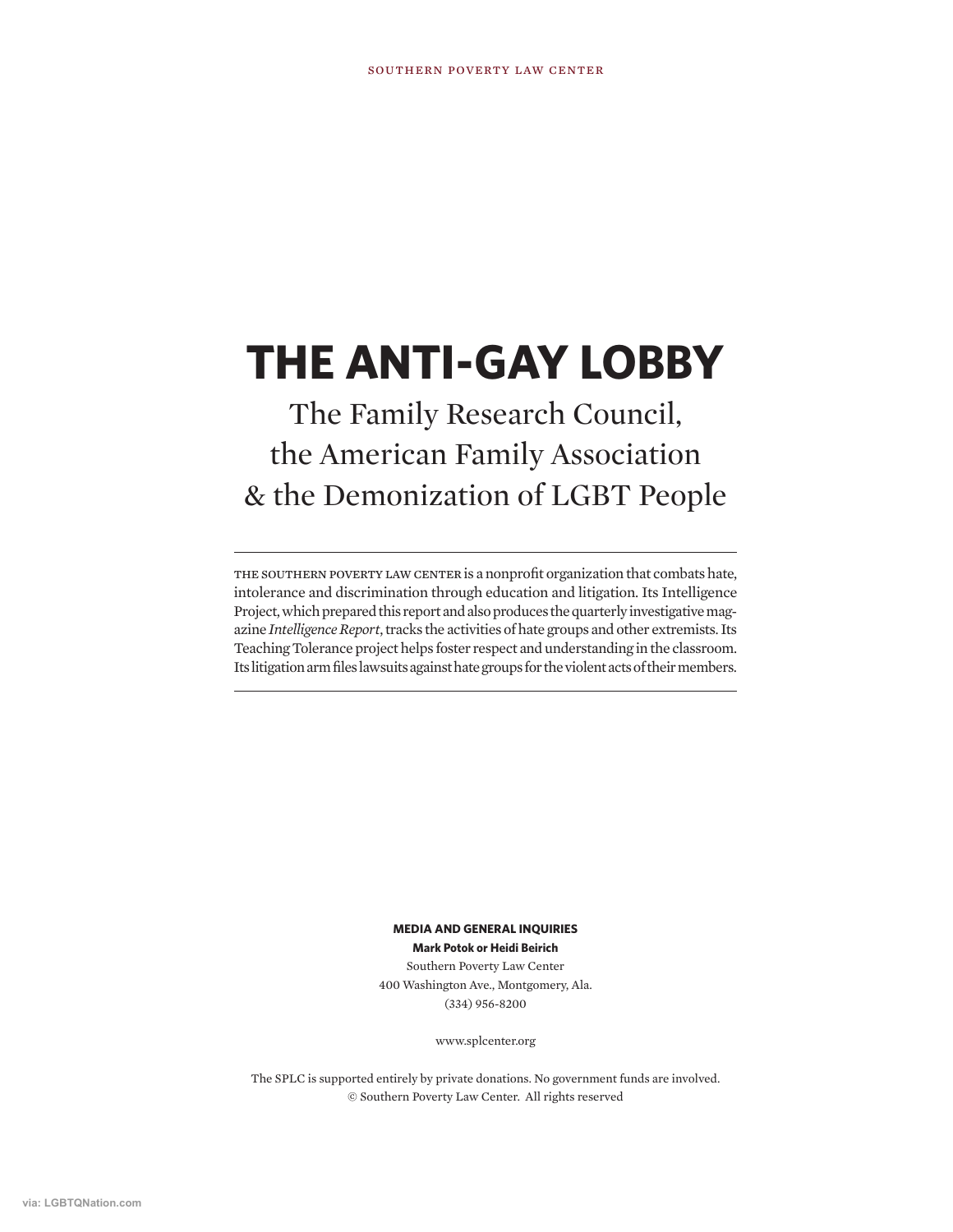# Table of Contents

| <b>Executive Summary</b>                    |    |
|---------------------------------------------|----|
| Profile: Family Research Council            |    |
| <b>Profile: American Family Association</b> | 10 |
| The Myths: 10 Tall Tales Debunked           | 13 |
| The Math: Anti-LGBT Hate Violence           | 19 |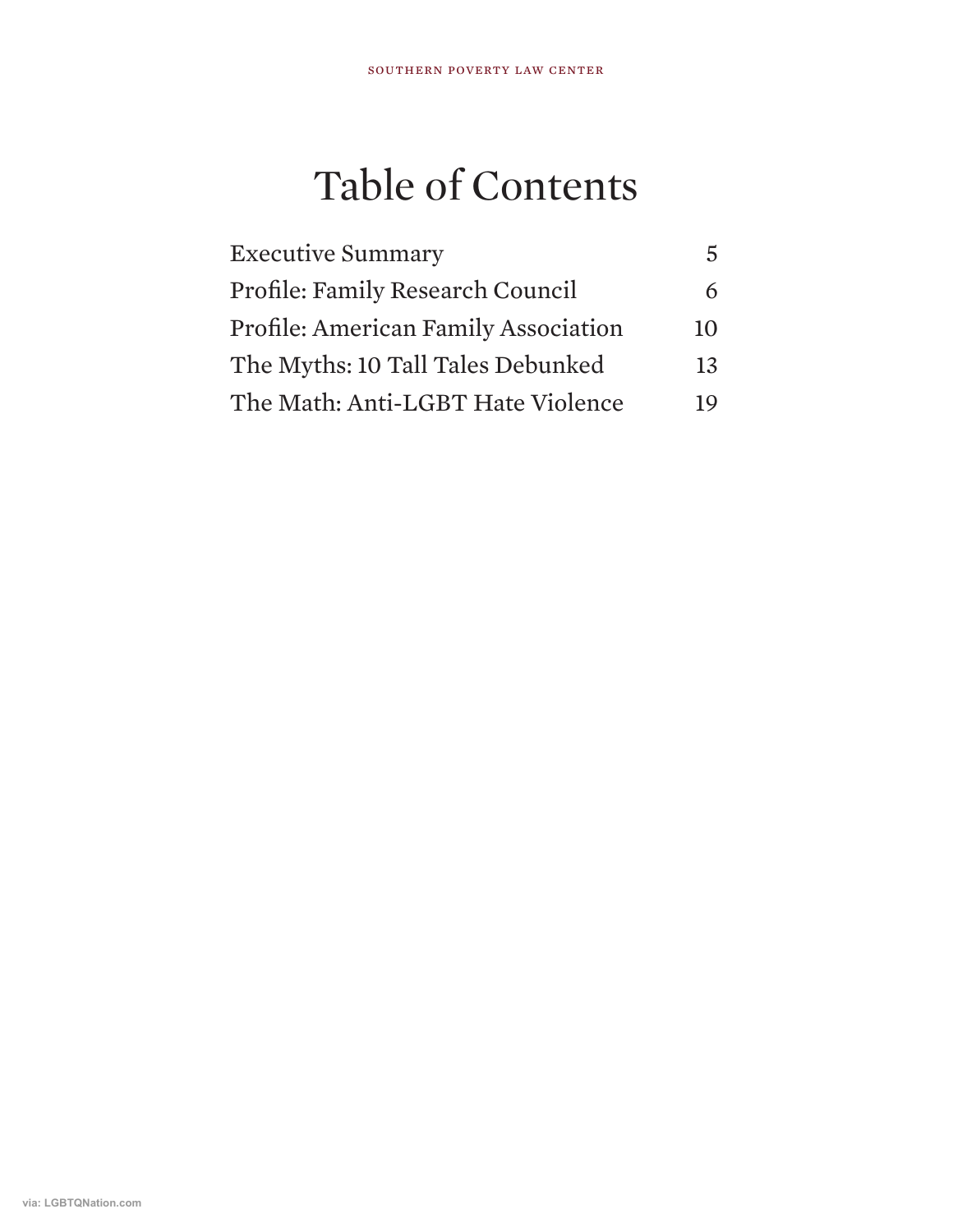# Executive Summary

Together, the Family Research Council (FRC) and the American Family Association (AFA) may comprise the most important anti-gay lobby in this country. Since 2006, the FRC has hosted the Values Voter Summit, an annual conference for social conservatives that attracts numerous public figures — and whose latest edition opens today in the nation's capital. Equipped with a \$12 million budget and led by a former Louisiana state representative, the FRC is politically powerful, with its spokesmen appearing regularly in the national media and many friends on Capitol Hill. The AFA, a sponsor of the FRC's Values Voter Summit, has a \$20 million budget and a network of about 200 radio stations, is regularly quoted in the press, and has worked to organize grassroots Christians to lobby for its goals. The FRC and the AFA are certainly among the most powerful groups on the American religious right.

They are also among the chief purveyors of lies about LGBT people. They have both regularly pumped out propaganda asserting that gay men molest children at far higher rates than their heterosexual counterparts — a claim that has been debunked by virtually all the recognized scientific authorities in the field. The FRC has claimed that gay activists "work to normalize sex with boys," seek to "abolish all age of consent laws and to eventually recognize pedophiles as the 'prophets' of a new sexual order," and support anti-bullying programs solely in order to promote homosexuality. The AFA has declared that "homosexuality gave us Adolph Hitler … the Nazi war machine and six million dead Jews," suggested that gay sex be punished like heroin use, and said that the "homosexual agenda" endangers "every fundamental right" in the Constitution, including religious freedom. Both groups have enthusiastically promoted "reparative therapy," which claims against the bulk of the evidence that it can "cure" gay men and lesbians and make them heterosexual, but in fact has left a string of people behind who were badly hurt by the process.

Words have consequences. While the FRC and the AFA would certainly deny it, it seems obvious that their regular demonizing of members of the LGBT community as child molesters and the like creates an atmosphere where violence is all but inevitable. And that violence is dramatic. A study by the Southern Poverty Law Center found, based on an analysis of 14 years of FBI hate crime data, that LGBT people were by far the American minority most victimized

by such crimes. They were more than twice as likely to be attacked in a violent hate crime as Jews or black people and more than four times as likely as Muslims. And that doesn't include the anti-gay bullying that has resulted in so many teen suicides.

Based on the foregoing and other evidence, the Southern Poverty Law Center (SPLC) last year began listing the FRC and the AFA as hate groups. The listings, as was said at the time, were based on the groups' use of known falsehoods to attack and demonize members of the LGBT community — not, as some have gratuitously claimed, because the groups are Christian, or because they oppose same-sex marriage, or because they believe the Bible describes homosexuality as a sin.

Many thoughtful Christian commentators have said as much. Warren Throckmorton, a respected professor and past president of the American Mental Health Counselors Association, wrote last December that "the newly labeled hate groups" were seeking to "avoid addressing the issues the SPLC raised, instead preferring to attack the credibility of the SPLC." Reviewing an SPLC list of myths propagated by antigay religious-right groups, he said many are "provably false" and "rooted in ignorance."

The SPLC's criticisms, Throckmorton concluded, are "legitimate and have damaged the credibility of the groups on the list. Going forward, I hope Christians don't rally around these groups but rather call them to accountability."

We hope public figures will do the same.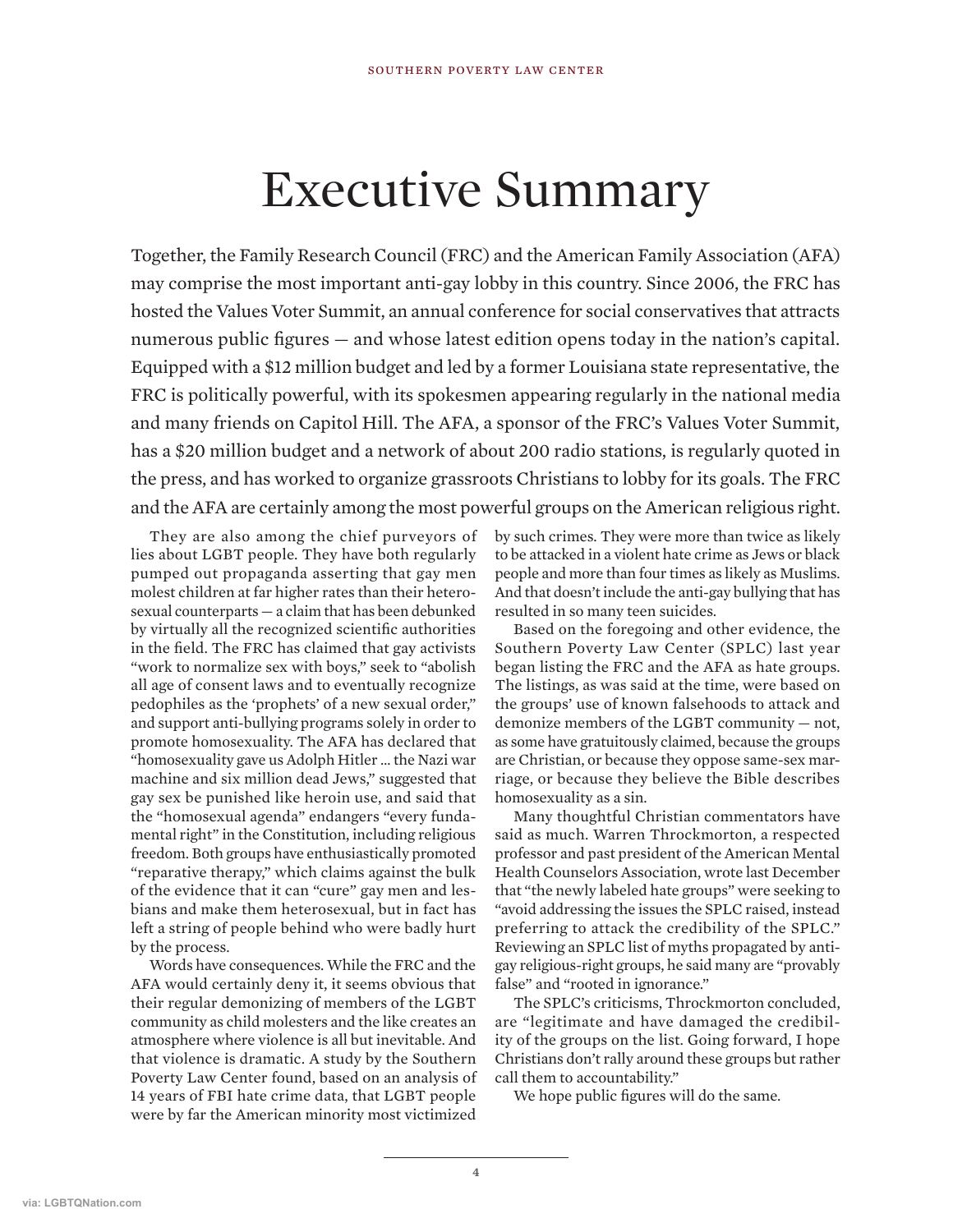#### **PROFILE**

## Family Research Council

#### **Founded: 1983 Location: Washington, D.C.**

The Family Research Council (FRC) bills itself as "the leading voice for the family in our nation's halls of power," but its real specialty is defaming gays and lesbians. The FRC often makes false claims about the LGBT community based on discredited research and junk science. The intention is to denigrate LGBT people in its battles against same-sex marriage, hate crimes laws and anti-bullying programs. To make the case that the LGBT community is a threat to American society, the FRC employs a number of "policy experts" whose "research" has allowed the FRC to be extremely active politically in shaping public debate. Its research fellows and leaders often testify before Congress and appear in the mainstream media. It also works at the grassroots level, conducting outreach to pastors in an effort to "transform the culture."

#### **In Its Own Words**

"Gaining access to children has been a long-term goal of the homosexual movement."

> — Robert Knight, FRC director of cultural studies, and Frank York, 1999

"[Homosexuality] … embodies a deep-seated hatred against true religion."

> — Steven Schwalm, FRC senior writer and analyst, in "Desecrating Corpus Christi," 1999

"One of the primary goals of the homosexual rights movement is to abolish all age of consent laws and to eventually recognize pedophiles as the 'prophets' of a new sexual order."

> — 1999 FRC pamphlet, *Homosexual Activists Work to Normalize Sex with Boys*

"[T]he evidence indicates that disproportionate numbers of gay men seek adolescent males or boys as sexual partners."

> — Timothy Dailey, senior research fellow, "Homosexuality and Child Sexual Abuse," 2002

"While activists like to claim that pedophilia is a completely distinct orientation from homosexuality, evidence shows a disproportionate overlap between

the two. … It is a homosexual problem."

— FRC President Tony Perkins, FRC website, 2010

#### **Background**

The Family Research Council (FRC) emerged from a 1980 White House conference on families. James Dobson, founder of the religious right powerhouse Focus on the Family, met and prayed with a group of eight Christian leaders at a Washington hotel, leading ultimately to the creation of the FRC in 1983 under the initial direction of Gerald Regnier (formerly of the Department of Health and Human Services). The group became a division of Focus on the Family in 1988 under Gary Bauer, a religious right leader who would use his post as a launching pad for a failed 2000 run for the presidency. Bauer had been the undersecretary of education and a domestic policy advisor to President Reagan.

Bauer raised the FRC's profile, increased its effectiveness, and built a national network of "concerned citizens" during the Clinton Administration. But the FRC separated from Focus on the Family in 1992 over concerns that its very political work might threaten Focus' tax-exempt status; Dobson and two other Focus officials joined the FRC's newly independent board. As an independent nonprofit, the FRC continued its work in "pro-family" areas, working against abor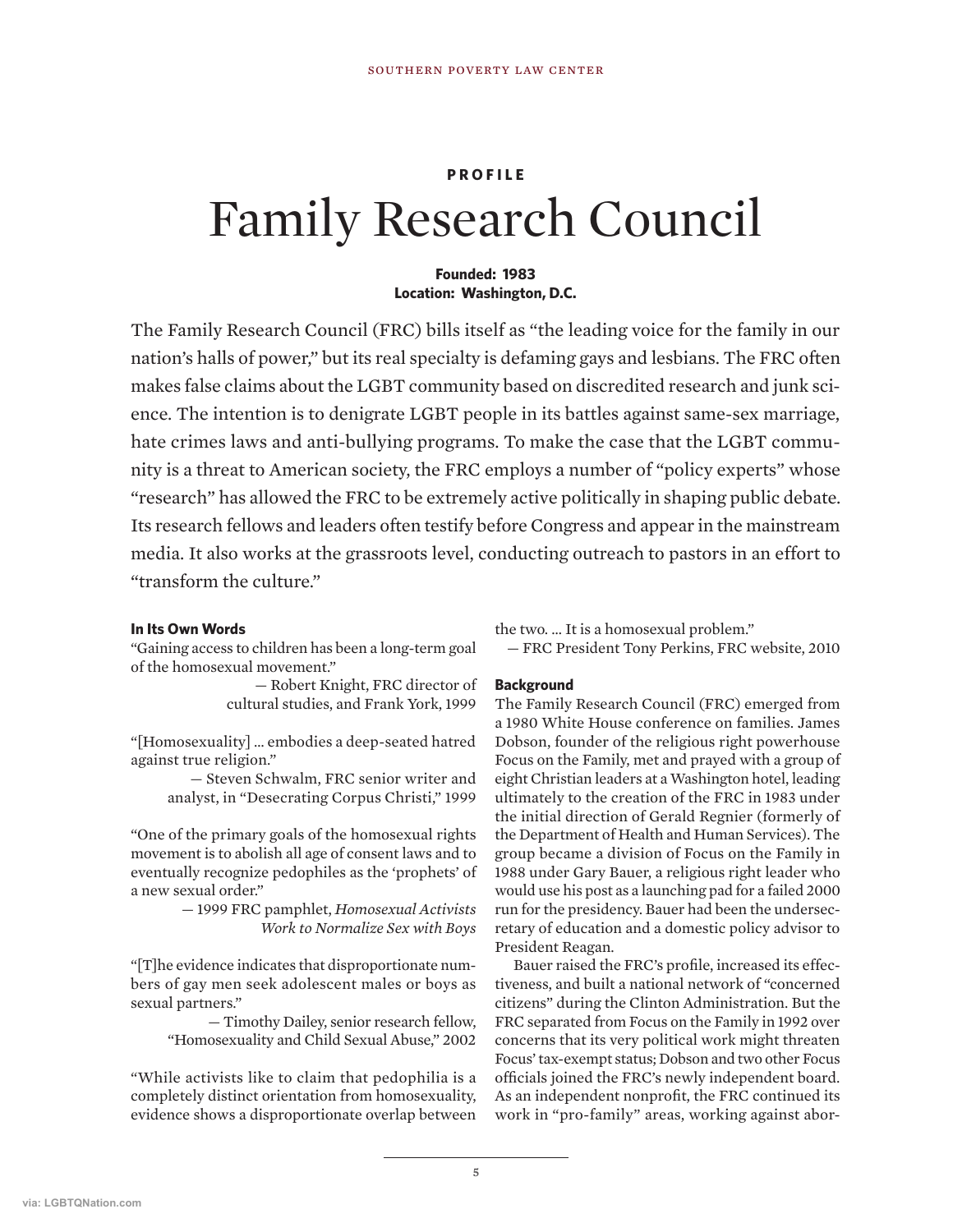tion and stem cell research, fighting pornography and homosexuality, and promoting "the Judeo-Christian worldview as the basis for a just, free, and stable society." That work would establish the FRC as one of the most powerful of the far right's advocacy groups.

Bauer brought in several anti-gay researchers who pumped out defamatory material about the LGBT community. Robert Knight, a long-time conservative writer and journalist and major anti-gay propagandist, served as the FRC's director of cultural affairs from 1992 until 2002, when he went to Concerned Women for America (CWA; Knight later moved on again and is currently senior writer at Coral Ridge Ministries). During his years at the FRC, Knight penned anti-gay tracts that used the research of thoroughly discredited psychologist Paul Cameron, head of the Colorado-based hate group the Family Research Institute. Knight authored numerous anti-gay papers, and even used Cameron's infamous "gay obituary" study in testimony he offered before Congress to oppose the Employment Non-Discrimination Act (ENDA) in 1994. In his prepared statement on that topic, he said, "A study of more than 6,400 obituaries in homosexual publications reveals that homosexuals typically have far shorter life spans than the general population." Cameron's study has been thoroughly discredited for several reasons, one of which is its deeply flawed methodology. When asked in 2004 about using Cameron's work, Knight, by then with CWA, responded, "Yes, we have used his research. So what?"

While at the FRC, Knight also co-wrote (with Robert York, a former editor at Focus on the Family) a 1999 booklet with the attention-getting title of *Homosexual Activists Work to Normalize Sex with Boys*. Among its more remarkable claims was the baseless assertion that "one of the primary goals of the homosexual rights movement is to abolish all age of consent laws and to eventually recognize pedophiles as the 'prophets' of a new sexual order." The same publication argued that the "homosexual rights movement has tried to distance itself from pedophilia, but only for public relations purposes." The booklet has since disappeared from the FRC's website, but the organization has not withdrawn the claims it made.

Since Bauer left the group in 1999, the FRC has had two presidents and has also emerged as one of the most powerful religious right lobbying groups in the country, with a bevy of policy researchers and writers and numerous E-mail feeds geared to a variety of causes. Kenneth Connolly, a Florida attorney and leader in the pro-life movement, served as president from 2000 to 2003. During his tenure, the FRC's

agenda focused on abortion, traditional marriage, religious liberty, parental choice in education and tax relief for families, though a central part of its mission is still working against equal rights legislation for LGBT Americans.

The FRC also strongly promotes the "ex-gay" movement as a way to combat LGBT civil rights measures, though professional organizations have repeatedly called so-called "reparative therapy" (which seeks to turn gays and lesbians into heterosexuals) into question and issued statements that don't support it. For instance, the American Psychological Association issued a report in 2009 reviewing studies of "ex-gay" therapy. The report found that, "contrary to the claims of practitioners and advocates, recent research studies do not provide evidence of sexual orientation change as the research methods are inadequate to determine the effectiveness of these interventions," according to Dr. Judith Glassgold, the lead author.

In 2003, Anthony Richard "Tony" Perkins became president of the FRC after a failed 2002 run for one of Louisiana's U.S. Senate seats. Under his leadership, the group continues to peddle its false claims about gays and lesbians and has made combating the "homosexual agenda" a seemingly obsessive interest.

Before joining the FRC, Perkins served two terms as a Louisiana state representative (1996-2004). He is also a veteran of the Marine Corps and a former police officer and television news reporter. In addition to his numerous appearances in the media and his work with the FRC, he recently co-authored *Personal Faith, Public Policy* (2008) with Bishop Harry Jackson, Jr., senior pastor at Hope Christian Church in Washington, D.C. (Jackson, who is African American, runs the virulently anti-gay Hope Christian Church in Lanham, Md. He is a leader in an effort by white and black religious right preachers to work together against gay rights).

In his official FRC biography, some facts about Perkins' life do not appear. According to *The Nation*, in 1992, while a reserve police officer in Baton Rouge, Perkins failed to report an illegal conspiracy by antiabortion activists to his superiors. That was Operation Rescue's "Summer of Purpose," when the group targeted the Delta Women's Clinic in Baton Rouge. Perkins was dividing his time between his duties as a volunteer for the city's police force and his job as a reporter for "Woody Vision," a local right-wing television station owned by his mentor, Republican State Rep. Louis "Woody" Jenkins.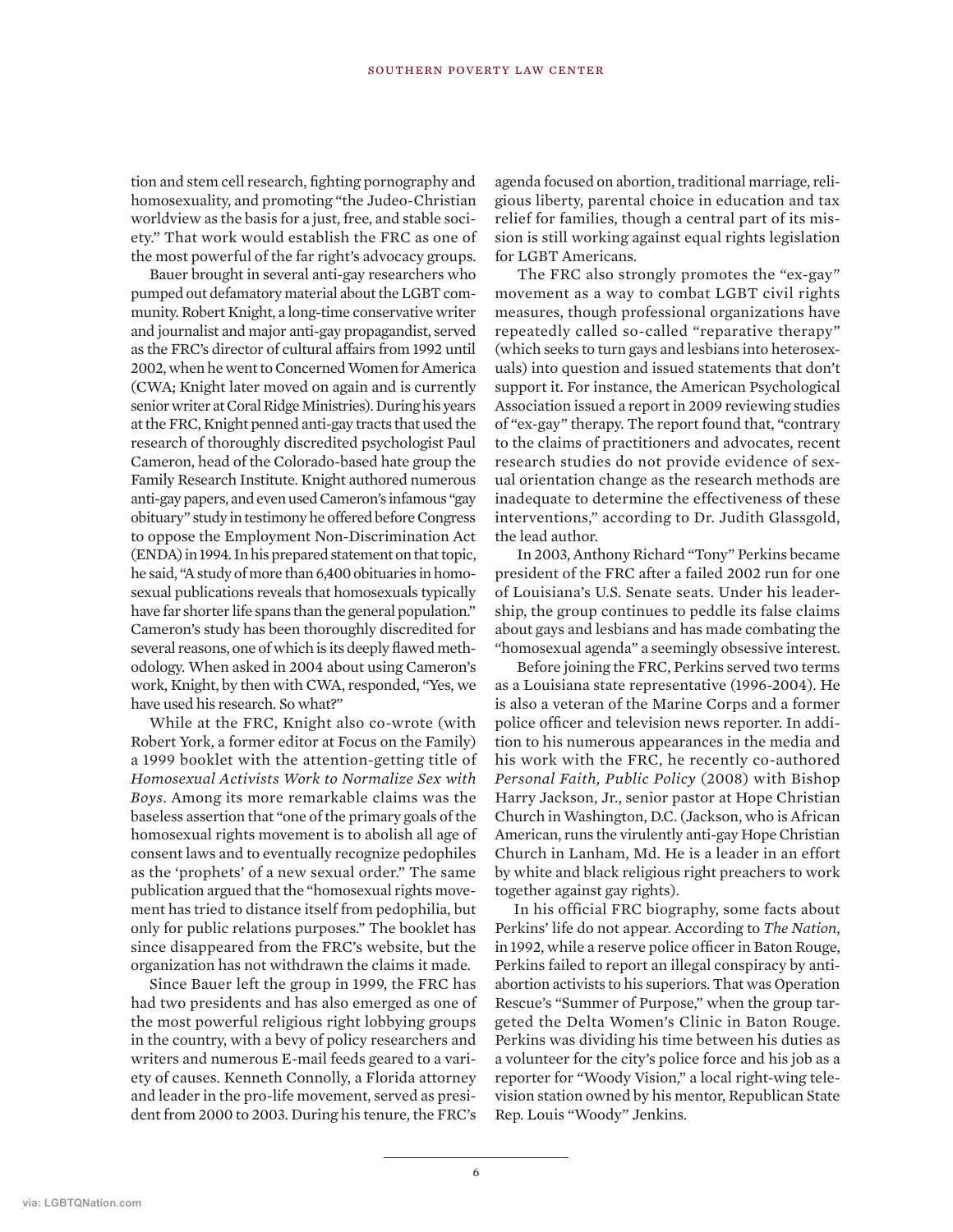Perkins and his camera crew were a frequent presence outside the clinic, *The Nation* reported. According to Victor Sachse, a classical record shop owner in the city who volunteered as a patient escort for the clinic, Perkins' reporting was so consistently slanted and inflammatory that the clinic demanded his removal from its grounds. In order to control an increasingly tense situation, the police chief had a chain link fence erected to separate anti-abortion activists from pro-choice protesters, and he called in sheriff's deputies and prison guards as extra forces. Perkins publicly criticized the department and the chief and then, after learning about plans for violent tactics by antiabortion activists to break through police lines and send waves of protesters onto the clinic's grounds, failed to inform his superiors on the force. As a result of his actions, Perkins was suspended from duty in 1992, and he subsequently quit the reserve force.

In 1996, while managing the U.S. Senate campaign of Woody Jenkins against Mary Landrieu, Perkins paid \$82,500 to use the mailing list of former Klan chieftain David Duke. The campaign was fined \$3,000 (reduced from \$82,500) after Perkins and Jenkins filed false disclosure forms in a bid to hide their link to Duke. Five years later, on May 17, 2001, Perkins gave a speech to the Louisiana chapter of the Council of Conservative Citizens (CCC), a white supremacist group that has described black people as a "retrograde species of humanity." Perkins claimed not to know the group's ideology at the time, but it had been widely publicized in Louisiana and the nation, because in 1999 — two years before Perkins' speech to the CCC — Senate Majority Leader Trent Lott had been embroiled in a national scandal over his ties to the group. GOP chairman Jim Nicholson then urged Republicans to avoid the CCC because of its "racist views."

The Duke incident surfaced again in the local press in 2002, when Perkins ran for the Republican nomination for the Senate, dooming his campaign to a fourth-place finish in the primaries.

Part of the FRC's recent strategy is to pound home the false claim that gays and lesbians are more likely to sexually abuse children. This is false. The American Psychological Association, among others, has concluded that "homosexual men are not more likely to sexually abuse children than heterosexual men are." That doesn't matter to the FRC, though. Perkins defended the "gay men as pedophiles" claim yet again in a debate on the Nov. 30, 2010, edition of MSNBC's

"Hardball With Chris Matthews" with the Southern Poverty Law Center's Mark Potok. As the show ended, Perkins stated, "If you look at the American College of Pediatricians, they say the research is overwhelming that homosexuality poses a danger to children. So Mark is wrong. He needs to go back and do his own research."

In fact, the SPLC did. The college, despite its professional-sounding name, is a tiny, explicitly religious-right breakaway group from the similarly named American Academy of Pediatrics (AAP), the 60,000-member association of the profession. The American College of Pediatrics (ACP) splintered from the AAP because of the AAP's support of gay and lesbian parents. Publications of the ACP, which has some 200 members, have been roundly attacked by leading scientific authorities who say they are baseless and who also accuse the college of distorting and misrepresenting their work. (Chris Matthews offered a clarification on a follow-up show to describe what the American College of Pediatricians is and separate it from the AAP.)

Perkins dove into the immigration issue in 2006, signing a statement along with leaders of the antiimmigrant Minuteman movement that called for strong measures aimed at halting increased immigration. Perkins said the effort was necessary, not so much for guarding America's security as to protect its "cultural fabric.

Other anti-gay propagandists at the FRC include Peter Sprigg, senior fellow for policy studies, who joined the organization in 2001. Sprigg authored a 2010 brochure touting "The Top Ten Myths about Homosexuality." In the brochure, Sprigg claimed that ex-gay therapy works, that sexual orientation can change, that gay people are mentally ill simply because homosexuality makes them that way, and that, "Sexual abuse of boys by adult men is many times more common than consensual sex between adult men, and most of those engaging in such molestation identify themselves as homosexual or bisexual." He also claimed that "homosexuals are less likely to enter into a committed relationship" and "less likely to be sexually faithful to a partner." Sprigg's sources are a mixture of junk science issued by groups that support ex-gay therapy and legitimate science quoted out of context or cherry-picked, a tactic long used by anti-gay groups to bolster their claims about gay people. Several legitimate researchers, like NYU's Judith Stacey (a source Sprigg uses), have issued public statements condemning the practice and requesting that anti-gay groups stop misrepresenting their work.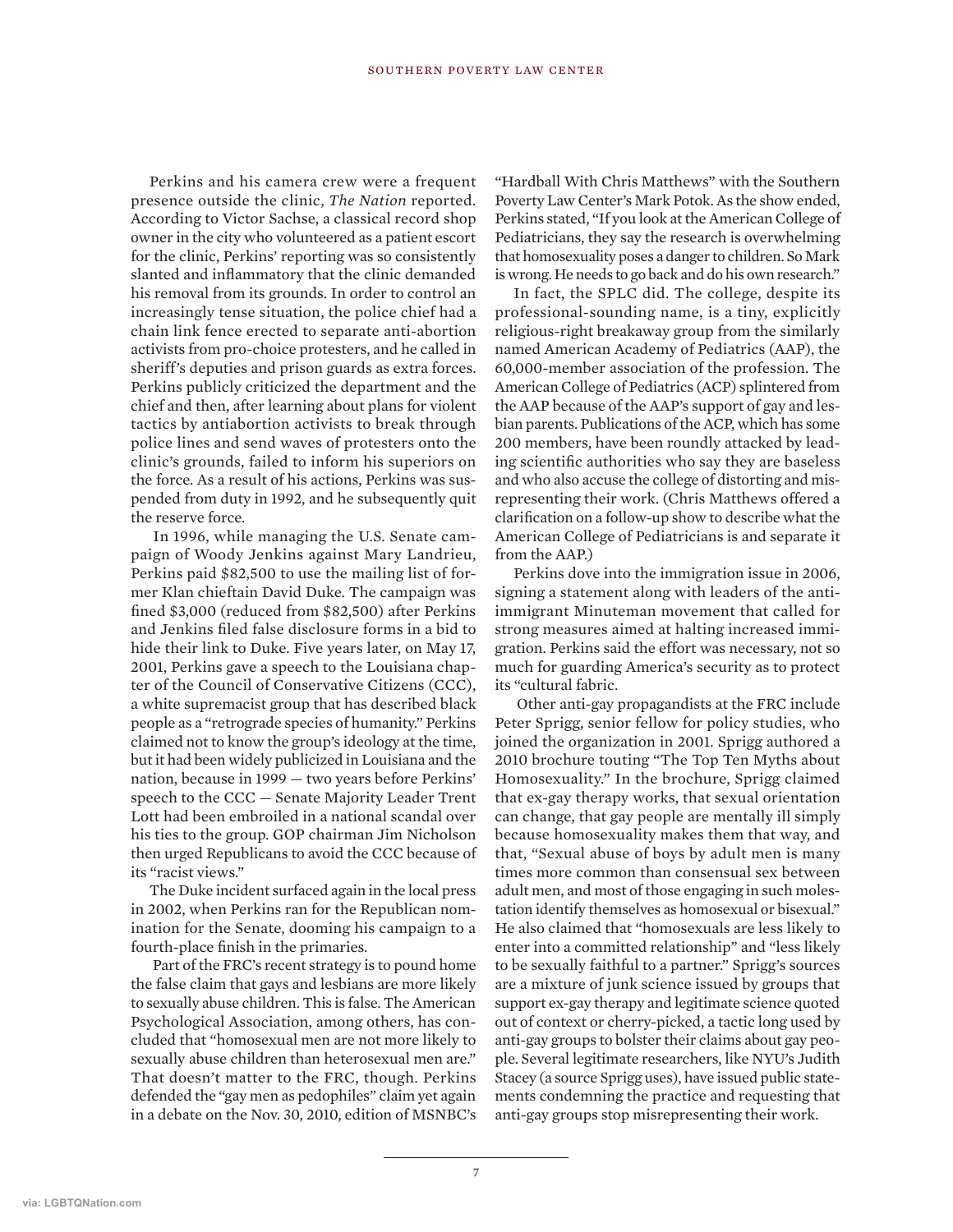In 2004, Sprigg and FRC Senior Research Fellow Timothy Dailey co-authored the 2004 book *Getting It Straight: What the Research Shows About Homosexuality*. In it, they repeat claims that gay men "commit a disproportionate number of child sex abuse cases," that gay people are promiscuous, and that lesbians exhibit "compulsive behavior." Much of the book's content can also be found in separate articles put out by the FRC.

In March 2008, Sprigg responded to a question about uniting gay partners during immigration by saying, "I would much prefer to export homosexuals from the United States than import them." He later apologized, but in February 2009, he told Chris Matthews, "I think there would be a place for criminal sanctions on homosexual behavior." "So we should outlaw gay behavior?" Matthews asked. "Yes," Sprigg replied.

Dailey, who joined the FRC staff in 1999, is the author of the luridly titled book *Dark Obsession: The Tragedy and Threat of the Homosexual Lifestyle* as well as several policy papers on the dangers of homosexuality. In *Dark Obsession,* Dailey describes the tragic life of one young man who died of AIDS. He also includes claims about homosexuality and pedophilia, the instability of LGBT relationships, and links homosexuality to a variety of sexually transmitted diseases. In some of his other papers like "Homosexuality and Child Abuse," Dailey links homosexuality to pedophilia, and claims that "a tiny percentage of the population (homosexual men) commit one-third or more of the cases of child sexual molestation."

In another paper titled "Homosexual Parenting: Placing Children at Risk," Dailey quoted from a study that claimed, "A disproportionate percentage — 29 percent — of the adult children of homosexual parents had been specifically subjected to sexual molestation by that homosexual parent… . Having a homosexual parent(s) appears to increase the risk of incest with a parent by a factor of about 50." Dailey

took that data from Paul Cameron, whose work has been repeatedly denounced as shoddy and biased by the scientific community.

More recently, the FRC set its sights on ensuring that the "Don't Ask, Don't Tell" (DADT) policy in the military remained in place, although it was, in fact, repealed in 2011. In late 2010, Perkins held a webcast to discuss the dire consequences of allowing gay men and lesbians to serve openly in the military, using dubious statistics from a poll the FRC commissioned. According to a report, "Mission Compromised," authored by retired Army Lt. Col. Robert Maginnis, who is the FRC's senior fellow for national security, allowing gay men and lesbians to serve openly will undermine morale and discipline and infringe on the religious freedom of military chaplains, who will be forced to accept homosexuality and will no longer be permitted to express their religious beliefs about it. In addition, Maginnis predicted that heterosexual service members would be forced to take "sensitivity classes" that promote the "homosexual lifestyle" and added that: "Homosexual activists seek to force the U.S. military to embrace their radical views and sexual conduct, no matter the consequences for combat effectiveness."

The group has also waded into the debate over anti-bullying policies, which became a matter of national debate after several gay students committed suicide in late 2010. On Oct. 11, 2010, Perkins managed to get the *Washington Post* to run his op-ed, in which he reiterated his point that anti-bullying policies are not really intended by their supporters to protect students. "Homosexual activist groups like GLSEN [Gay, Lesbian and Straight Education Network] … are exploiting these tragedies to push their agenda of demanding not only tolerance of homosexual individuals, but active affirmation of homosexual conduct and their efforts to redefine the family."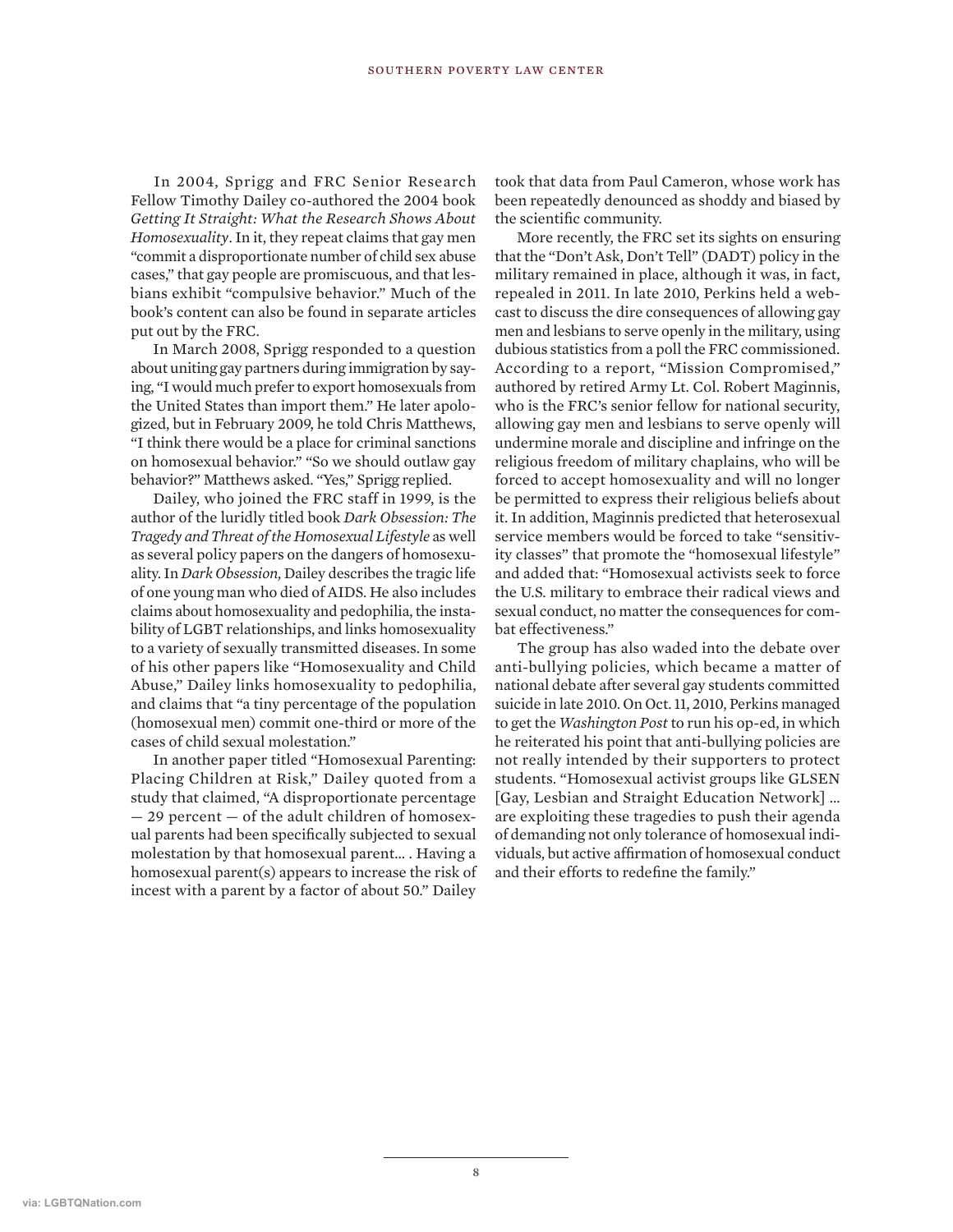#### **PROFILE**

# American Family Association

#### **Founded: 1977 Location: Tupelo, Miss.**

Initially founded as the National Federation for Decency, the American Family Association (AFA) originally focused on what it considered indecent television programming and pornography. The AFA says it promotes "traditional moral values" in media. A large part of that work involves "combating the homosexual agenda" through various means, including publicizing companies that have pro-gay policies and organizing boycotts against them. The AFA has a variety of outlets to disseminate its message, including the American Family Radio Network, its online One News Now and the monthly *AFA Journal*. In early 2011, the AFA claimed more than 2 million online supporters and 180,000 subscribers to its *Journal*.

#### **In Its Own Words**

"[T]he homosexual lifestyle is characterized by anonymous sexual encounters and celebration of sexual obsession and perversion unparalleled in any other social group."

— Richard Howe, "Homosexuality in America," AFA publication, 1994

"As with smoking, homosexual behavior's 'second hand' effects threaten public health… . Thus, individuals who choose to engage in homosexual behavior threaten not only their own lives, but the lives of the general population."

> — Gary Glenn, president of Michigan chapter of AFA, 2001

"Homosexuality is not only harmful to homosexuals themselves, but also to children and to society." — Stephen Bennett, AFA writer, 2004

"If President Obama, Congressional Democrats, and homosexual activists get their wish, your son or daughter may be forced to share military showers and barracks with active and open homosexuals who may very well view them with sexual interest."

— AFA press release, February 2010

"The homosexual movement is a progressive outgrowth of the sexual revolution of the past 40 years and will lead to the normalization of even more deviant behavior."

> — Don Wildmon, AFA website, 1999 (still posted as of 2011).

"Homosexuality gave us Adolph Hitler, and homosexuals in the military gave us the Brown Shirts, the Nazi war machine and six million dead Jews."

— Bryan Fischer, AFA director of issue analysis for government and public policy, 2010

#### **Background**

Founded in 1977 by Methodist minister Donald E. Wildmon as the National Federation for Decency, the American Family Association (AFA) worked in its early years to remove what it considered indecent programming from television. Its other major focus was battling pornography. In 1988, the group's name was changed to the AFA, because the organization's concerns, Wildmon said in 2007, had expanded.

In 1985, Wildmon was appointed to former Attorney General Ed Meese's Commission on Pornography by its director, Alan Sears, who later would become president of the Alliance Defense Fund, a Christian-based legal organization. Wildmon successfully orchestrated the removal of *Playboy* and *Penthouse* from some 17,000 convenience stores. Also in the 1980s, Wildmon started ramping up the AFA's anti-LGBT propaganda and succeeded in getting some corporations to pull their ads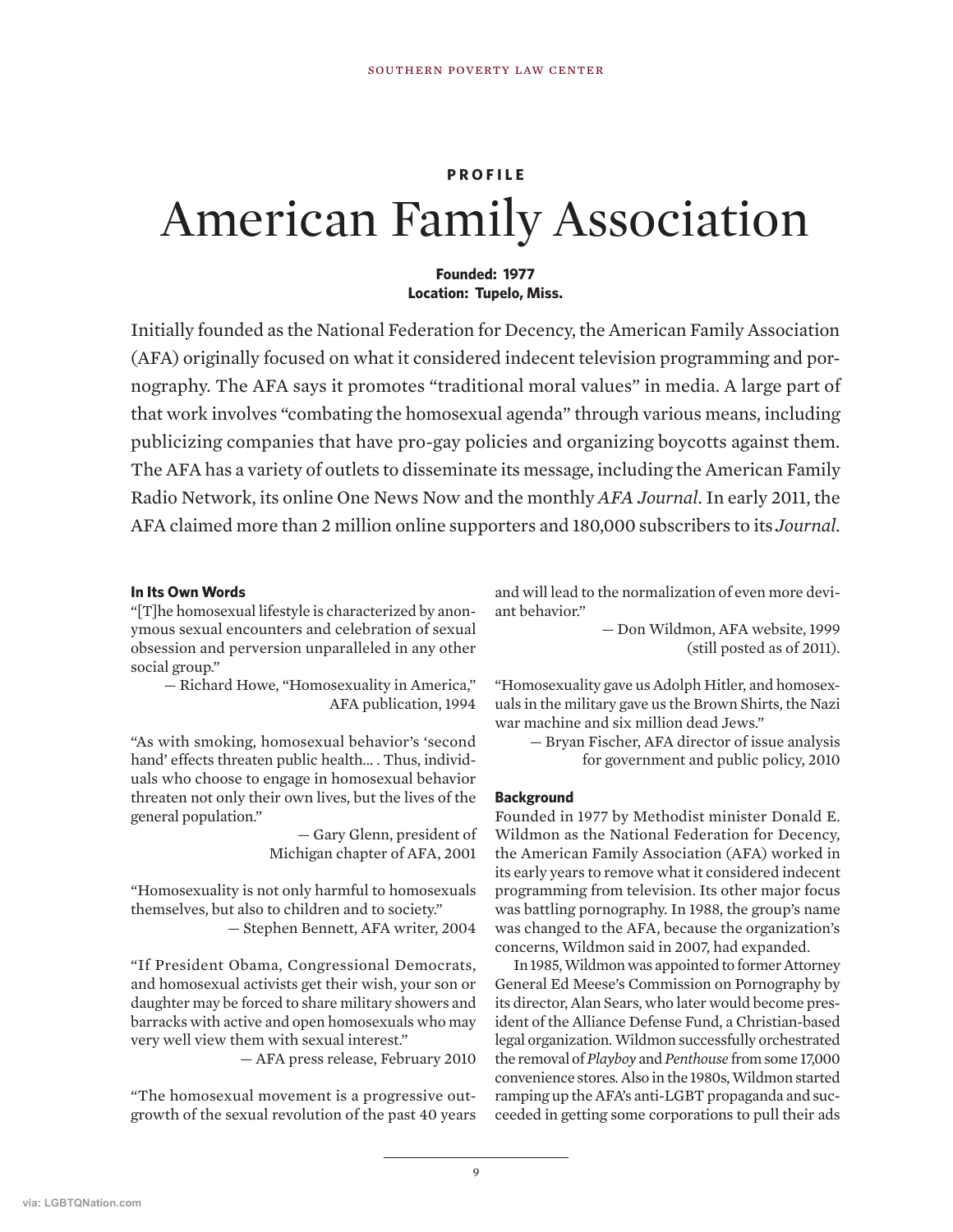from shows like "Thirtysomething," which had been added to Wildmon's list of "Trash TV" because its plot included a gay romance.

Wildmon has never made a secret of his anti-LGBT views. One of his statements on the AFA's website reads, "I never dreamed I would see the day when sodomy would be called normal, and those who held to traditional values based on Christian teaching would be called bigots." According to the AFA, the primary goal of the "homosexual movement" is to "abolish the traditional, Judeo-Christian view of human sexuality, marriage, and family."

The AFA has been extremely vocal over the years in its opposition to LGBT rights, marriage equality and allowing gay men and lesbians to serve in the military. The group's arguments are filled with claims that equate homosexuality with pedophilia and argue that there's a "homosexual agenda" afoot that is set to bring about the downfall of American (and ultimately, Western) civilization. In one October 2004 article, the *AFA Journal* suggested that gay influences are leading to a "grotesque culture" that will include "quick encounters in the middle school boys' restroom."

For years, until 2010, the AFA had a section on its website that supposedly exposed "The Homosexual Agenda." There, a reader could find articles and other AFA publications that claimed LGBT people were trying to force the acceptance of homosexuality on children through sex education programs in schools; condemned companies like Disney for supporting LGBT rights and programming; and, also until 2010, featured a particularly noxious booklet the AFA had published in 1994. That booklet, *Homosexuality in America: Exposing the Myths*, included the bogus research of thoroughly discredited psychologist Paul Cameron as a source. One of the publication's authors, Richard Howe, used Cameron's "research" to claim that LGBT people don't live as long as heterosexuals, that they're more promiscuous and that the "disgusting details of the homosexual lifestyle explain why so many diseases are present in the homosexual community." Another claim was that "[p]rominent homosexual leaders and publications have voiced support for pedophilia, incest, sadomasochism, and even bestiality."

In 1998, in what would become a scandal for the group, the AFA signed on to a huge television and newspaper "ex-gay" campaign called "Truth in Love," a project that advocated an idea popular in religiousright circles: that LGBT people can be "cured" so that they become heterosexual. A man named Michael

Johnston was the star of the campaign. In one television ad shot with his mother present, Johnston discussed "leaving homosexuality" and was open about his HIV-positive status. Previously, Johnston had worked with Jerry Falwell as an ex-gay leader and done a "Truth in Love" commercial for Coral Ridge Ministries. He had also started his own ex-gay ministry, Kerusso, in 1989. Johnston was extremely active on the ex-gay circuit, and was the founder of "Coming out of Homosexuality Day" (which coincides with National Coming Out Day).

In 2000, Johnston's story was made available as a film by the AFA, titled "It's Not Gay." In the film, he is joined by other ex-gay activists who load the film with unsupported statistics, like "80% of homosexual men have a sexually transmitted disease." One of the other ex-gay activists in the film, Richard Cohen, has been discredited for his "healing touch" therapy, in which grown men are cradled and held like babies to get used to "appropriate male touch" and to "re-create the father-son bond." A broken father-son bond, Cohen claims, can "cause" homosexuality. In other "therapy" sessions, Cohen has clients beat pillows with tennis racquets while blaming their mothers for making them gay.

Three years later, in 2003, news outlets reported that Johnston, while traveling around the country decrying "the homosexual lifestyle," was hosting orgies, taking drugs and having unprotected sex with other men without disclosing his HIV status. In the publicity and accusations that ensued, Johnston shut down his ministry and sought refuge at a live-in facility with Pure Life Ministries in Dry Ridge, Ky. As of 2011, Johnston was listed as Pure Life's director of donor and media relations. He states in his bio that in 2002 he "was living a completely double life" and is "now walking in true freedom."

The AFA, meanwhile, admitted that Johnston had "relapsed." In early 2007, Wayne Besen of ex-gay watchdog group Truth Wins Out, filed complaints with two attorneys general against the AFA and another anti-gay group, Americans for Truth About Homosexuality, for promoting and selling "It's Not Gay," which Besen called "deceptive." The AFA addressed Besen's complaints in an article in its March 2007 *AFA Journal*. Buddy Smith, AFA executive assistant then, claimed that the AFA had stopped selling "It's Not Gay" as a result of the scandal. But in 2005, the AFA started selling the DVD again, after meeting with Johnston at Pure Life. Smith stated that the AFA felt confident then "that Michael had been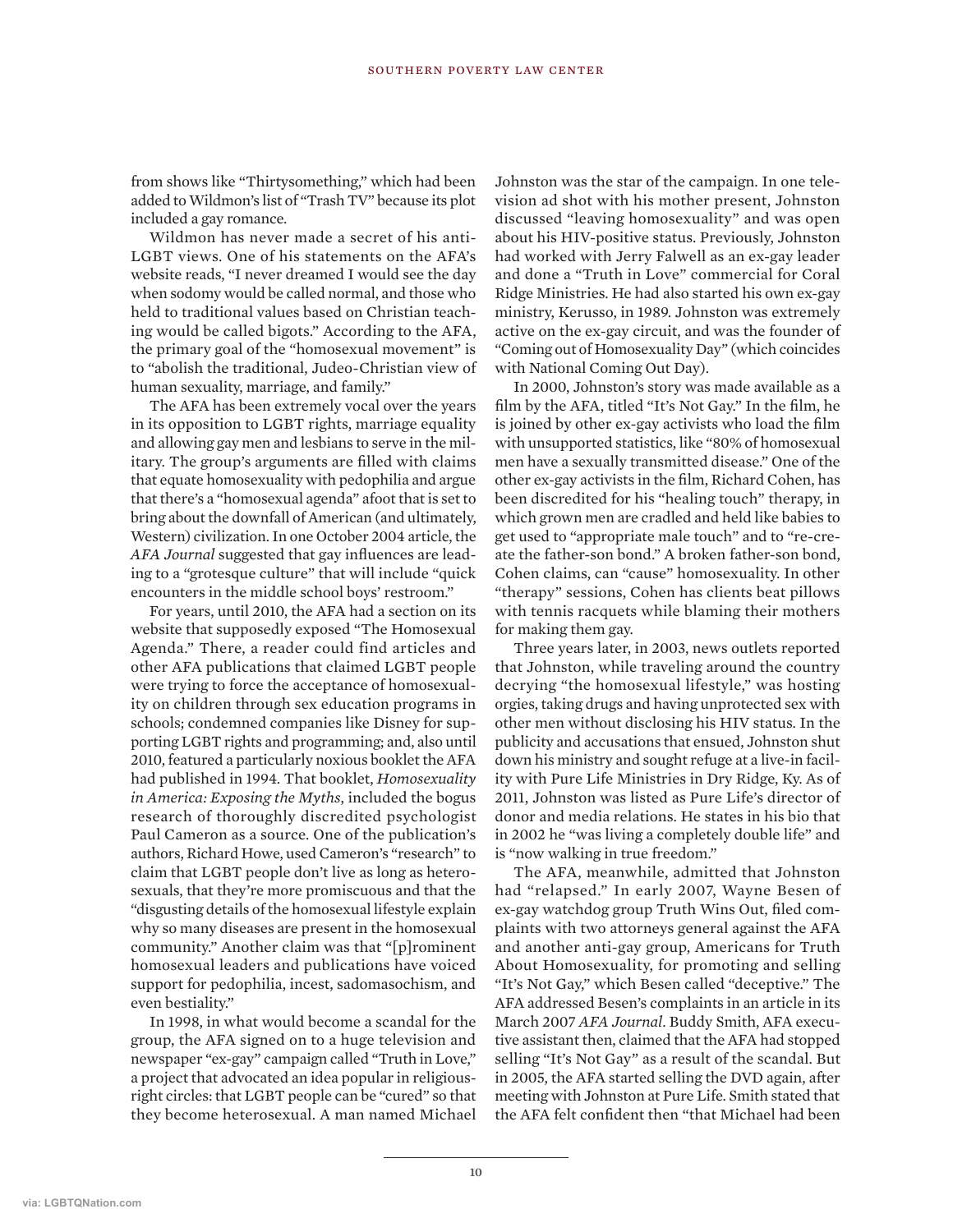fully restored and was walking in victory." The DVD is still available on the AFA's website, without any mention of the scandal. It is described as "a fair and balanced approach to this challenging subject."

The AFA's fundraising appeals are known for their shrillness. One mailer from the early 2000s read: "For the sake of our children and society, we must OPPOSE the spread of homosexual activity! Just as we must oppose murder, stealing, and adultery!" It continued, "Since homosexuals cannot reproduce, the only way for them to 'breed' is to RECRUIT! And who are their targets for recruitment? Children!" In other appeals, the AFA has used a standard propaganda ploy against LGBT individuals: They're a danger to children.

In the summer of 2010, the AFA announced a boycott of Home Depot stores because Home Depot allegedly supports the "homosexual agenda." The AFA said that the home repair chain was "deliberately exposing children to lascivious displays of sexual conduct by homosexuals" through its support of pride parades.

The AFA has had very active state chapters, many of which have served as training grounds for antigay activists like Scott Lively, founder of the anti-gay hate group Abiding Truth Ministries. Lively, a former director of the AFA's California chapter, claimed in his discredited 1995 co-authored book *The Pink Swastika* that Germany's Nazi Party was full of gay men who were primarily responsible for the Holocaust. In 2007, Lively co-founded the virulent anti-gay group Watchmen on the Walls, which is particularly popular in Eastern European countries and among some Eastern European immigrants to the United States.

Gary Glenn, current president of the AFA's Michigan chapter, maintains a "Homosexual Agenda" link on the AFA-MI website. He has called anti-bullying legislation a way to indoctrinate children – and, by extension, American society – with "the homosexual agenda" (a common claim used by the anti-gay right). He has claimed that gay soldiers would cause disease in the military's ranks through "battlefield blood transfusions" and that gay soldiers are responsible for high rates of sexual assault in the military.

In 2009, the AFA hired Bryan Fischer, the former executive director of the AFA-affiliated Idaho Values Alliance, as its director of issue analysis for government and public policy and as a radio host. Taking a page from Lively's book, Fischer claimed on his radio show in May 2010 that Hitler chose gay soldiers as his elite officers because they were far more brutal and savage than heterosexual soldiers. In defense of that show, Fischer wrote that "homosexuality gave us Adolph Hitler, and homosexuals in the military gave us the Brown Shirts, the Nazi war machine and six million dead Jews." He also called for criminalizing gay sex in a February 2010 blog post – because doing so would ensure that "controversies" over "gays in the military" and "gay indoctrination in the schools" would end. He has also advocated forcing gay people into ex-gay therapy, which supposedly can "cure" their condition, because homosexuality should be treated in the same way as intravenous drug use. "Both," he told radio host Alan Colmes, "are equally dangerous and risky to human health." By August 2010, the AFA had appended a disclaimer to Fischer's posts, stating that his opinions are his own.

That didn't stop Fischer's outrageous postings. In early 2011, Fischer called for an end to Muslim recruits in the U.S. military and an end to Muslim immigration to the U.S. At around the same time, he claimed that Native Americans remained mired in poverty because they refused to accept Christianity. The outcry over that blog post was so great that the AFA actually took it down. A week later, Fischer published a blog item stating that Native Americans should have followed Pocahontas' lead, because she had accepted "the superior culture" of the new arrivals to the New World.

In 2010, Don Wildmon stepped down from his chairmanship of the AFA after 33 years, citing health problems. His son, Tim, took over, continuing the group's long tradition of anti-gay propagandizing and activism.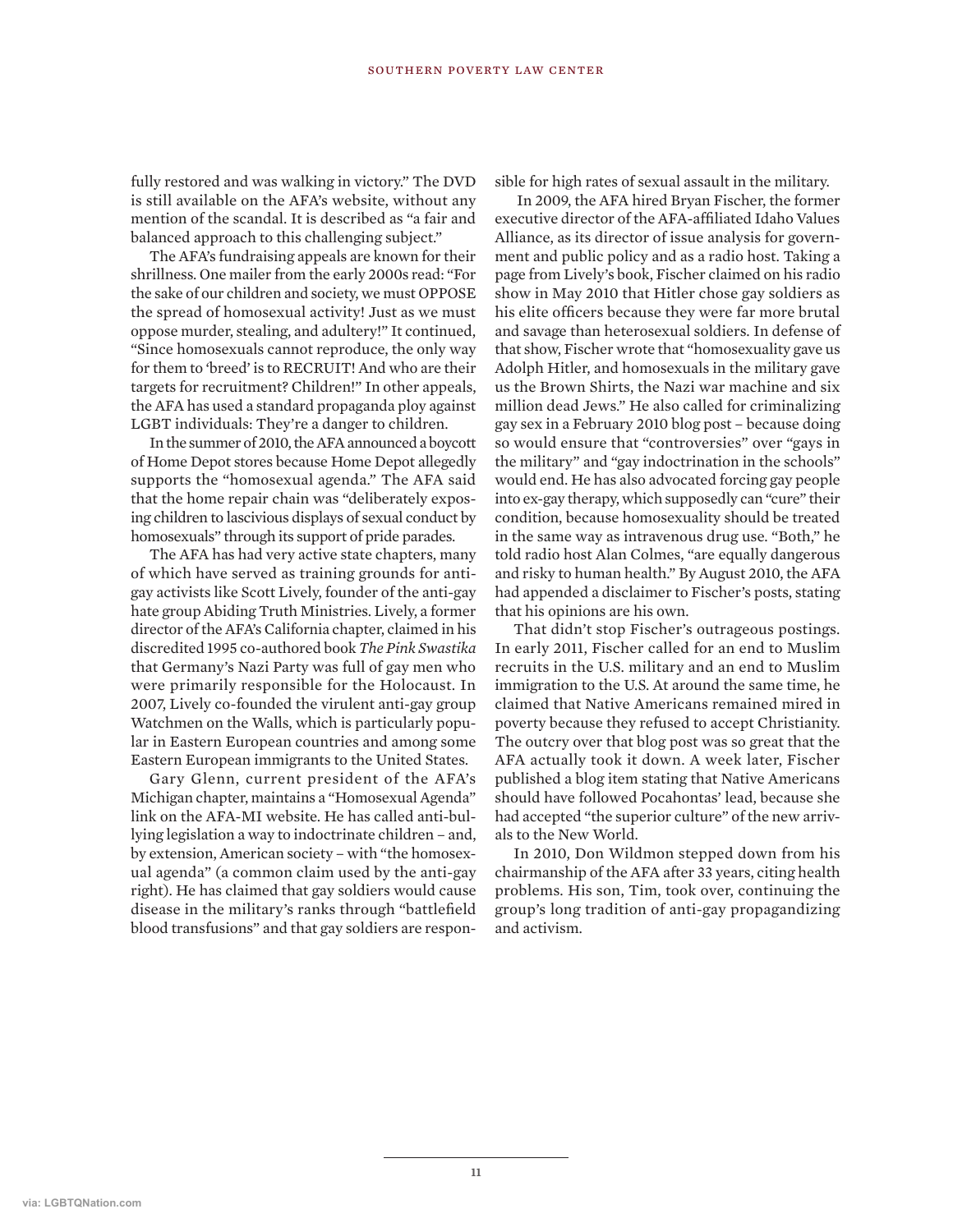### **THE MYTHS** 10 Tall Tales Debunked

Ever since born-again singer and orange juice pitchwoman Anita Bryant helped kick off the contemporary anti-gay movement more than 30 years ago, hard-line elements of the religious right have been searching for ways to demonize gay people — or, at a minimum, to find arguments that will prevent their normalization in society. For the former Florida beauty queen and her Save Our Children group, it was the alleged plans of gay men and lesbians to "recruit" in schools that provided the fodder for their crusade.

But in addition to hawking that myth, the legions of anti-gay activists who followed have added a panoply of others, ranging from the extremely doubtful claim that sexual orientation is a choice, to unalloyed lies like the claims that gay men molest children far more than heterosexuals or that hate crime laws will lead to the legalization of bestiality and necrophilia. These fairy tales are important to the anti-gay right because they form the basis of its claim that homosexuality is a social evil that must be suppressed — an opinion rejected by virtually all relevant medical and scientific authorities. They also almost certainly contribute to hate crime violence directed at the LGBT community, which is targeted for such attacks more than any other minority in America. What follows are 10 key myths propagated by the anti-gay movement, along with the truth behind the propaganda.

#### **MYTH # 1**

**Gay men molest children at far higher rates than heterosexuals.**

#### **THE ARGUMENT**

Depicting gay men as a threat to children may be the single most potent weapon for stoking public fears about homosexuality — and for winning elections and referenda, as Anita Bryant found out during her successful 1977 campaign to overturn a Dade County, Fla., ordinance barring discrimination against gay people. Discredited psychologist Paul Cameron, the most ubiquitous purveyor of anti-gay junk science, has been a major promoter of this myth. Despite having been debunked repeatedly and very publicly, Cameron's work is still widely relied upon by anti-gay organizations, although many no longer quote him by name. Others have cited a group called the American

College of Pediatricians to claim, as Tony Perkins of the Family Research Council did in November 2010, that "the research is overwhelming that homosexuality poses a [molestation] danger to children."

#### **THE FACTS**

According to the American Psychological Association, "homosexual men are not more likely to sexually abuse children than heterosexual men are." Gregory Herek, a professor at the University of California, Davis, who is one of the nation's leading researchers on prejudice against sexual minorities, reviewed a series of studies and found no evidence that gay men molest children at higher rates than heterosexual men.

Anti-gay activists who make that claim allege that all men who molest male children should be seen as homosexual. But research by A. Nicholas Groth, a pioneer in the field of sexual abuse of children, shows that is not so. Groth found that there are two types of child molesters: fixated and regressive. The fixated child molester — the stereotypical pedophile — cannot be considered homosexual or heterosexual because "he often finds adults of either sex repulsive" and often molests children of both sexes. Regressive child molesters are generally attracted to other adults, but may "regress" to focusing on children when confronted with stressful situations. Groth found that the majority of regressed offenders were heterosexual in their adult relationships.

The Child Molestation Research and Prevention Institute notes that 90% of child molesters target children in their network of family and friends. Most child molesters, therefore, are not gay people lingering outside schools waiting to snatch children from the playground, as much religious-right rhetoric suggests.

Some anti-gay ideologues cite the American College of Pediatricians' opposition to same-sex parenting as if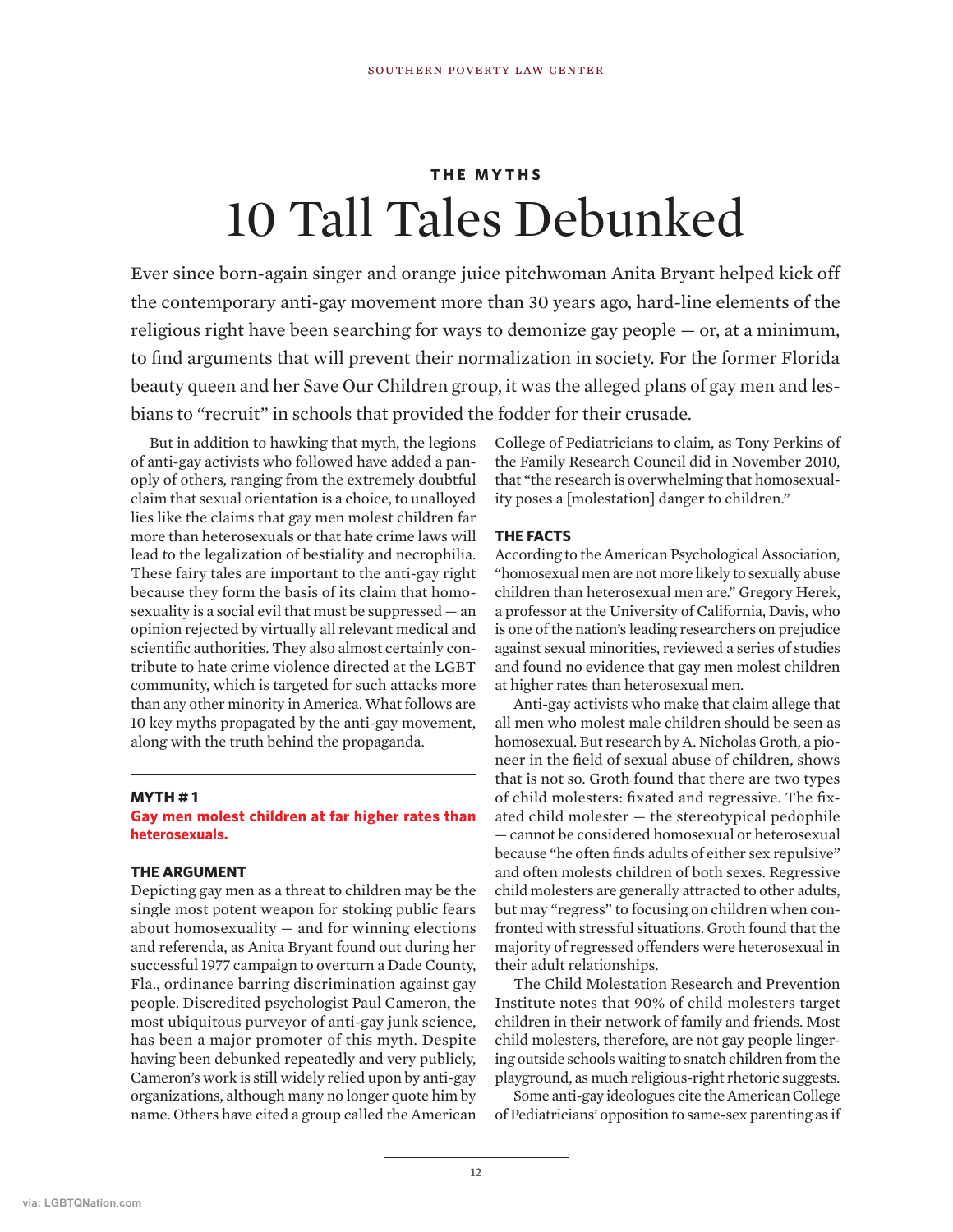the organization were a legitimate professional body. In fact, the so-called college is a tiny breakaway faction of the similarly named, 60,000-member American Academy of Pediatrics that requires, as a condition of membership, that joiners "hold true to the group's core beliefs … [including] that the traditional family unit, headed by an opposite-sex couple, poses far fewer risk factors in the adoption and raising of children." The group's 2010 publication *Facts About Youth* was described by the American Academy of Pediatrics and the American Psychological Association as non-factual. Francis Collins, director of the National Institutes of Health, was one of several legitimate researchers who said *Facts* misrepresented their findings. "It is disturbing to me to see special interest groups distort my scientific observations to make a point against homosexuality," he wrote. "The information they present is misleading and incorrect."

#### **MYTH # 2**

**Same-sex parents harm children.**

#### **THE ARGUMENT**

Most hard-line anti-gay organizations are heavily invested, from both a religious and a political standpoint, in promoting the traditional nuclear family as the sole framework for the healthy upbringing of children. They maintain a reflexive belief that same-sex parenting must be harmful to children — although the exact nature of that supposed harm varies widely.

#### **THE FACTS**

No legitimate research has demonstrated that samesex couples are any more or any less harmful to children than heterosexual couples.

The American Academy of Pediatrics in a 2002 policy statement declared: "A growing body of scientific literature demonstrates that children who grow up with one or two gay and/or lesbian parents fare as well in emotional, cognitive, social, and sexual functioning as do children whose parents are heterosexual." That policy statement was reaffirmed in 2009.

The American Psychological Association found that "same-sex couples are remarkably similar to heterosexual couples, and that parenting effectiveness and the adjustment, development and psychological well-being of children is unrelated to parental sexual orientation."

Similarly, the Child Welfare League of America's official position with regard to same-sex parents is that "lesbian, gay, and bisexual parents are as well-suited to raise children as their heterosexual counterparts."

#### **MYTH # 3**

**People become gay because they were sexually abused as children or there was a deficiency in sexrole modeling by their parents.**

#### **THE ARGUMENT**

Many anti-gay rights proponents claim that homosexuality is a mental disorder caused by some psychological trauma or aberration in childhood. This argument is used to counter the common observation that no one, gay or straight, consciously chooses his or her sexual orientation. Joseph Nicolosi, a founder of the National Association for Research and Therapy of Homosexuality, said in 2009 that "if you traumatize a child in a particular way, you will create a homosexual condition." He also has repeatedly said, "Fathers, if you don't hug your sons, some other man will." A side effect of this argument is the demonization of parents of gay men and lesbians, who are led to wonder if they failed to protect a child against sexual abuse or failed as role models in some important way. In 2010, the *Journal of Biosocial Science* published a study by Kansas State University family studies professor Walter Schumm arguing that gay couples are more likely than heterosexuals to raise gay or lesbian children. (The *Journal* was previously affiliated with the Galton Institute, a British organization formerly known as the Eugenics Society.)

#### **THE FACTS**

No scientifically sound study has linked sexual orientation or identity with parental role-modeling or childhood sexual abuse.

The American Psychiatric Association noted in a 2000 fact sheet on gay, lesbian and bisexual issues that "no specific psychosocial or family dynamic cause for homosexuality has been identified, including histories of childhood sexual abuse." The fact sheet goes on to say that sexual abuse does not appear to be any more prevalent among children who grow up and identify as gay, lesbian or bisexual than in children who grow up and identify as heterosexual.

Similarly, the National Organization on Male Sexual Victimization notes on its website that "experts in the human sexuality field do not believe that pre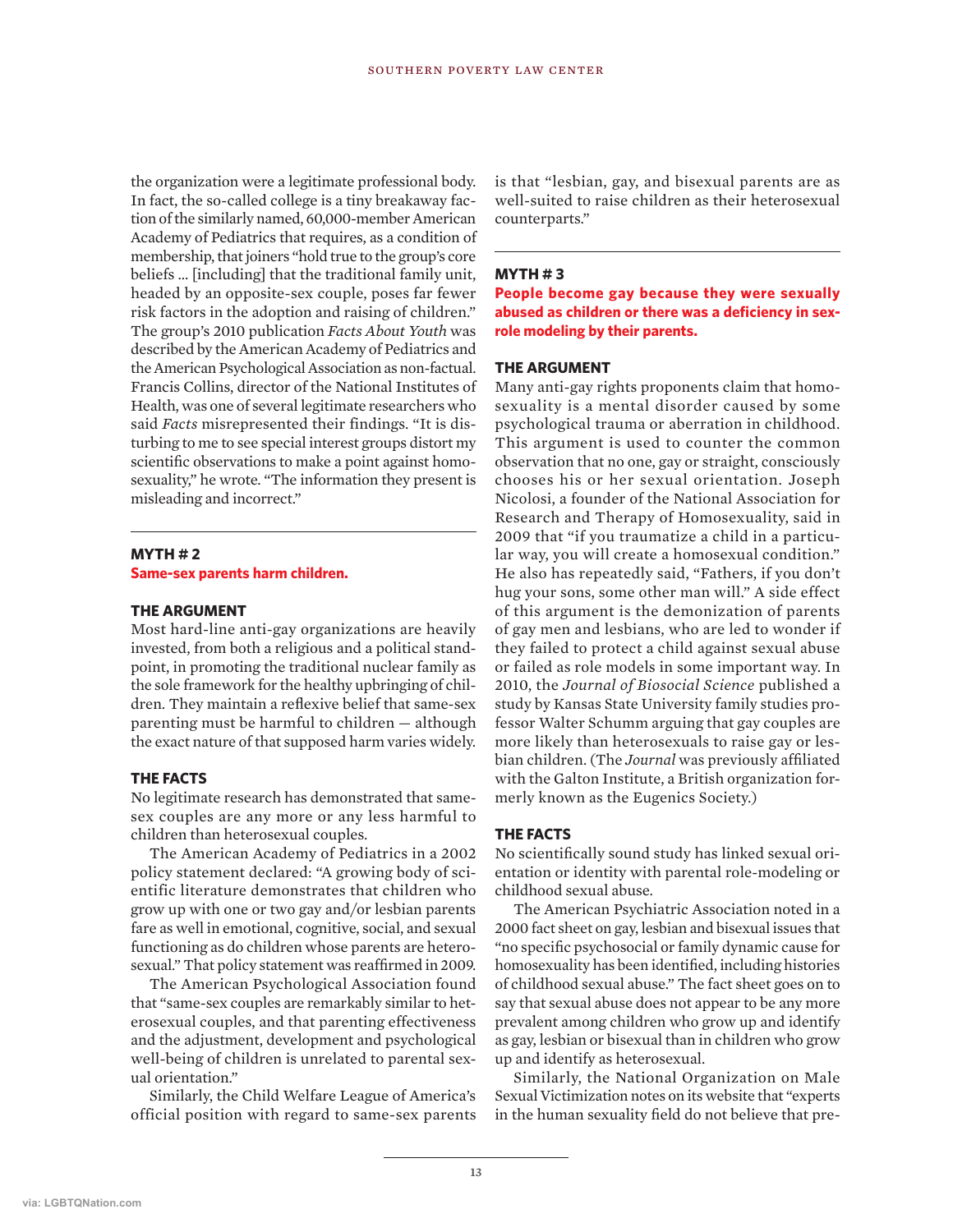mature sexual experiences play a significant role in late adolescent or adult sexual orientation" and added that it's unlikely that someone can make another person gay or heterosexual.

With regard to Schumm's study, critics have already said that he appears to have merely aggregated anecdotal data, a biased sample that invalidates his findings.

#### **MYTH # 4**

#### **Gay men and lesbians don't live nearly as long as heterosexuals.**

#### **THE ARGUMENT**

Anti-gay organizations want to promote heterosexuality as the healthier "choice." Furthermore, the purportedly shorter life spans and poorer physical and mental health of gays and lesbians are often offered as reasons why they shouldn't be allowed to adopt or foster children.

#### **THE FACTS**

This falsehood can be traced directly to the discredited research of Paul Cameron and his Family Research Institute, specifically a 1994 paper he cowrote entitled, "The Lifespan of Homosexuals." Using obituaries collected from gay newspapers, he and his two co-authors concluded that gay men died, on average, at 43, compared to an average life expectancy at the time of around 73 for all U.S. men. On the basis of the same obituaries, Cameron also claimed that gay men are 18 times more likely to die in car accidents than heterosexuals, 22 times more likely to die of heart attacks than whites, and 11 times more likely than blacks to die of the same cause. He also concluded that lesbians are 487 times more likely to die of murder, suicide, or accidents than straight women.

Remarkably, these claims have become staples of the anti-gay right and have frequently made their way into far more mainstream venues. For example, William Bennett, education secretary under President Reagan, used Cameron's statistics in a 1997 interview he gave to ABC News' "This Week."

However, like virtually all of his "research," Cameron's methodology is egregiously flawed most obviously because the sample he selected (the data from the obits) was not remotely statistically representative of the gay population as a whole. Even Nicholas Eberstadt, a demographer at the conservative American Enterprise Institute, has called Cameron's methods "just ridiculous."

#### **MYTH # 5**

**Gay men controlled the Nazi Party and helped to orchestrate the Holocaust.**

#### **THE ARGUMENT**

This claim comes directly from a 1995 book titled *The Pink Swastika: Homosexuality in the Nazi Party*, by Scott Lively and Kevin Abrams. Lively is the virulently anti-gay founder of Abiding Truth Ministries and Abrams is an organizer of a group called the International Committee for Holocaust Truth, which came together in 1994 and included Lively as a member.

The primary argument Lively and Abrams make is that gay people were not victimized by the Holocaust. Rather, Hitler deliberately sought gay men for his inner circle because their "unusual brutality" would help him run the party and mastermind the Holocaust. In fact, "the Nazi party was entirely controlled by militaristic male homosexuals throughout its short history," the book claims. "While we cannot say that homosexuals caused the Holocaust, we must not ignore their central role in Nazism," Lively and Abrams add. "To the myth of the 'pink triangle' — the notion that all homosexuals in Nazi Germany were persecuted — we must respond with the reality of the 'pink swastika.'"

These claims have been picked up by a number of anti-gay groups and individuals, including Bryan Fischer of the American Family Association, as proof that gay men and lesbians are violent and sick. The book has also attracted an audience among anti-gay church leaders in Eastern Europe and among Russianspeaking anti-gay activists in America.

#### **THE FACTS**

*The Pink Swastika* has been roundly discredited by legitimate historians and other scholars. Christine Mueller, professor of history at Reed College, did a line-by-line refutation of an earlier (1994) Abrams article on the topic and of the broader claim that the Nazi Party was "entirely controlled" by gay men. Historian Jon David Wynecken at Grove City College also refuted the book, pointing out that Lively and Abrams did no primary research of their own, instead using out-of-context citations of some legitimate sources while ignoring information from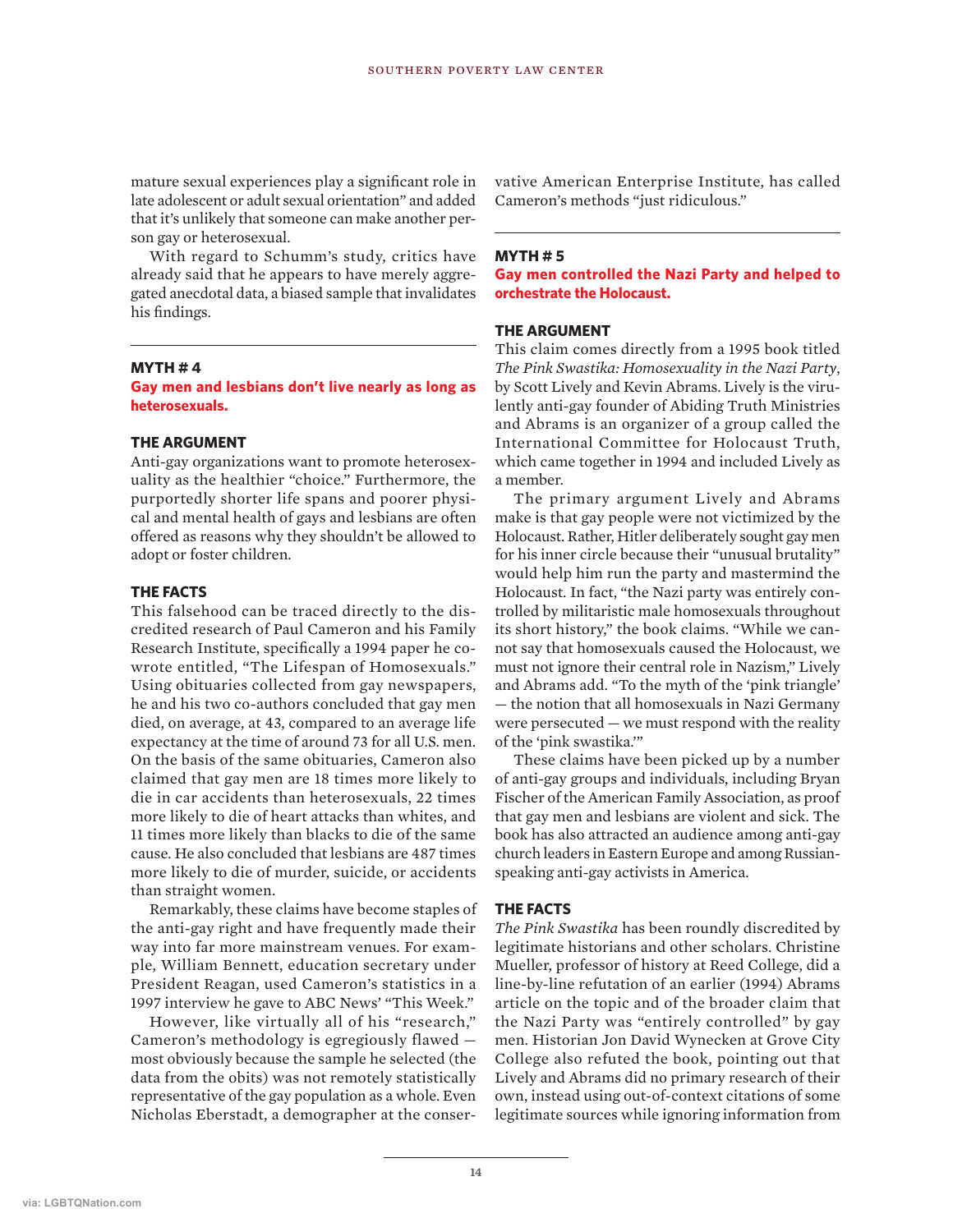those same sources that ran counter to their thesis.

The myth that the Nazis condoned homosexuality sprang up in the 1930s, started by socialist opponents of the Nazis as a slander against Nazi leaders. Credible historians believe that only one of the half-dozen leaders in Hitler's inner circle, Ernst Röhm, was gay. (Röhm was murdered on Hitler's orders in 1934.) The Nazis considered homosexuality one aspect of the "degeneracy" they were trying to eradicate.

When the National Socialist Party came to power in 1933, it quickly strengthened Germany's existing penalties against homosexuality. Heinrich Himmler, Hitler's security chief, announced that homosexuality was to be "eliminated" in Germany, along with miscegenation among the races. Historians estimate that between 50,000 and 100,000 men were arrested for homosexuality (or suspicion of it) under the Nazi regime. These men were routinely sent to concentration camps and many thousands died there.

In 1942, the Nazis instituted the death penalty for gay men. Offenders in the German military were routinely shot. Himmler put it like this: "We must exterminate these people root and branch. … We can't permit such danger to the country; the homosexual must be completely eliminated."

#### **MYTH # 6**

**Hate crime laws will lead to the jailing of pastors who criticize homosexuality and the legalization of practices like bestiality and necrophilia.**

#### **THE ARGUMENT**

Anti-gay activists, who have long opposed adding LGBT people to those protected by hate crime legislation, have repeatedly claimed that such laws would lead to the jailing of religious figures who preach against homosexuality — part of a bid to gain the backing of the broader religious community for their position. Janet Porter of Faith2Action was one of many who asserted that the federal Matthew Shepard Hate Crimes Prevention Act — signed into law by President Obama in October 2009 — would "jail pastors" because it "criminalizes speech against the homosexual agenda."

In a related assertion, anti-gay activists claimed the law would lead to the legalization of psychosexual disorders (paraphilias) like bestiality and pedophilia. Bob Unruh, a conservative Christian journalist who left The Associated Press in 2006 for the right-wing, conspiracist news site WorldNetDaily, said shortly before the federal law was passed that it would legalize "all 547 forms of sexual deviancy or 'paraphilias' listed by the American Psychiatric Association." This claim was repeated by many anti-gay organizations, including the Illinois Family Institute.

#### **THE FACTS**

The claim that hate crime laws could result in the imprisonment of those who "oppose the homosexual lifestyle" is false. The Constitution provides robust protections of free speech, and case law makes it clear that even a preacher who suggested that gays and lesbians should be killed would be protected.

Neither do hate crime laws — which provide for enhanced penalties when persons are victimized because of their "sexual orientation" (among other factors) — "protect pedophiles," as Janet Porter and many others have claimed. According to the American Psychological Association, sexual orientation refers to heterosexuality, homosexuality and bisexuality — not paraphilias such as pedophilia. Paraphilias, as defined by the American Psychiatric Assocation, are disorders characterized by sexual urges or behaviors directed at nonhuman objects or non-consenting persons like children, or that involve the suffering or humiliation of one's partner.

Even if pedophiles, for example, were protected under a hate crime law — and such a law has not been suggested or contemplated anywhere — that would not legalize or "protect" pedophilia. Pedophilia is illegal sexual activity, and a law that more severely punished people who attacked pedophiles would not change that.

#### **MYTH # 7**

**Allowing gay people to serve openly will damage the armed forces.**

#### **THE ARGUMENT**

Anti-gay groups have been adamantly opposed to allowing gay men and lesbians to serve openly in the armed forces, not only because of their purported fear that combat readiness will be undermined, but because the military has long been considered the purest meritocracy in America (the armed forces were successfully racially integrated long before American civilian society, for example). If gays serve honorably and effectively in this meritocracy, that suggests that there is no rational basis for discriminating against them in any way.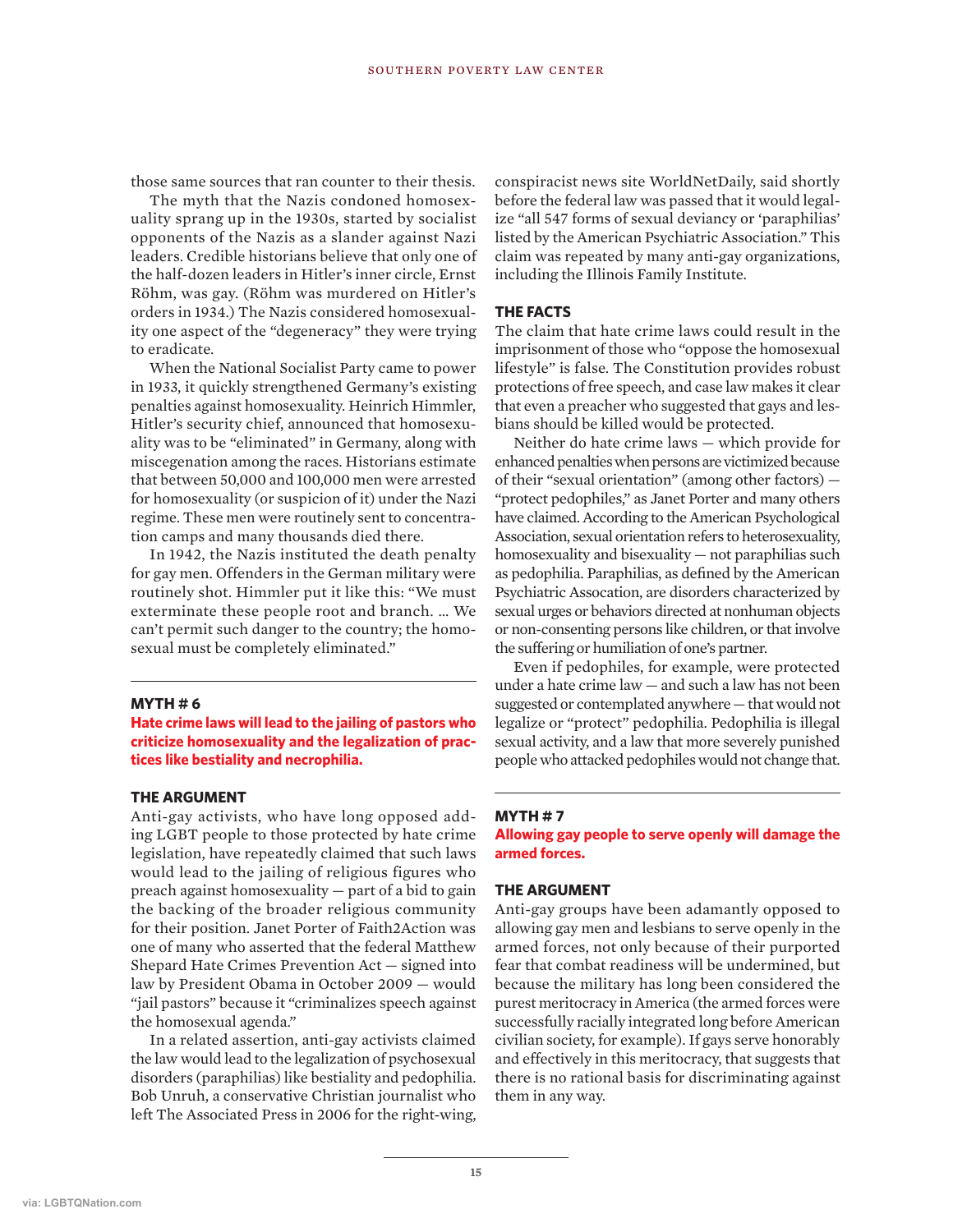#### **THE FACTS**

Gays and lesbians have long served in the U.S. armed forces, though under the "Don't Ask, Don't Tell" (DADT) policy that governed the military between 1993 and September 2011, they could not serve openly. At the same time, gays and lesbians have served openly for years in the armed forces of 25 countries, including Britain, Israel, South Africa, Canada and Australia, according to a report released by the Palm Center, a policy think tank at the University of California at Santa Barbara. The Palm Center report concluded that lifting bans against openly gay service personnel in these countries "ha[s] had no negative impact on morale, recruitment, retention, readiness or overall combat effectiveness." Successful transitions to new policies were attributed to clear signals of leadership support and a focus on a uniform code of behavior without regard to sexual orientation.

A 2008 *Military Times* poll of active-duty military personnel, often cited by anti-gay activists, found that 10% of respondents said they would not re-enlist if the DADT policy were repealed. That would mean some 228,000 people may leave the military in the wake of the 2011 ending of that policy. But a 2009 review of that poll by the Palm Center suggested a wide disparity between what soldiers said they would do and their actual actions. It noted, for example, that far more than 10% of West Point officers in the 1970s said they would leave the service if women were admitted to the academy. "But when the integration became a reality," the report said, "there was no mass exodus; the opinions turned out to be just opinions." Similarly, a 1985 survey of 6,500 male Canadian service members and a 1996 survey of 13,500 British service members each revealed that nearly twothirds expressed strong reservations about serving with gays. Yet when those countries lifted bans on gays serving openly, virtually no one left the service for that reason. "None of the dire predictions of doom came true," the Palm Center report said.

#### **MYTH # 8**

**Gay people are more prone to be mentally ill and to abuse drugs and alcohol.**

#### **THE ARGUMENT**

Anti-gay groups want not only to depict sexual orientation as something that can be changed but also to show that heterosexuality is the most desirable "choice" — even if religious arguments are set aside. The most frequently used secular argument made by anti-gay groups in that regard is that homosexuality is inherently unhealthy, both mentally and physically. As a result, most anti-gay rights groups reject the 1973 decision by the American Psychiatric Association (APA) to remove homosexuality from its list of mental illnesses. Some of these groups, including the particularly hard-line Traditional Values Coalition, claim that "homosexual activists" managed to infiltrate the APA in order to sway its decision.

#### **THE FACTS**

All major professional mental health organizations are on record as stating that homosexuality is not a mental disorder.

It is true that LGBT people suffer higher rates of anxiety, depression, and depression-related illnesses and behaviors like alcohol and drug abuse than the general population. But studies done during the past 15 years have determined that it is the stress of being a member of a minority group in an often-hostile society — and not LGBT identity itself — that accounts for the higher levels of mental illness and drug use.

Richard J. Wolitski, an expert on minority status and public health issues at the Centers for Disease Control and Prevention, put it like this in 2008: "Economic disadvantage, stigma, and discrimination … increase stress and diminish the ability of individuals [in minority groups] to cope with stress, which in turn contribute to poor physical and mental health."

#### **MYTH # 9 No one is born gay.**

#### **THE ARGUMENT**

Anti-gay activists keenly oppose the granting of "special" civil rights protections to gay people similar to those afforded black Americans and other minorities. But if people are born  $\text{gay} - \text{in}$  the same way people have no choice as to whether they are black or white — discrimination against gay men and lesbians would be vastly more difficult to justify. Thus, anti-gay forces insist that sexual orientation is a behavior that can be changed, not an immutable characteristic.

#### **THE FACTS**

Modern science cannot state conclusively what causes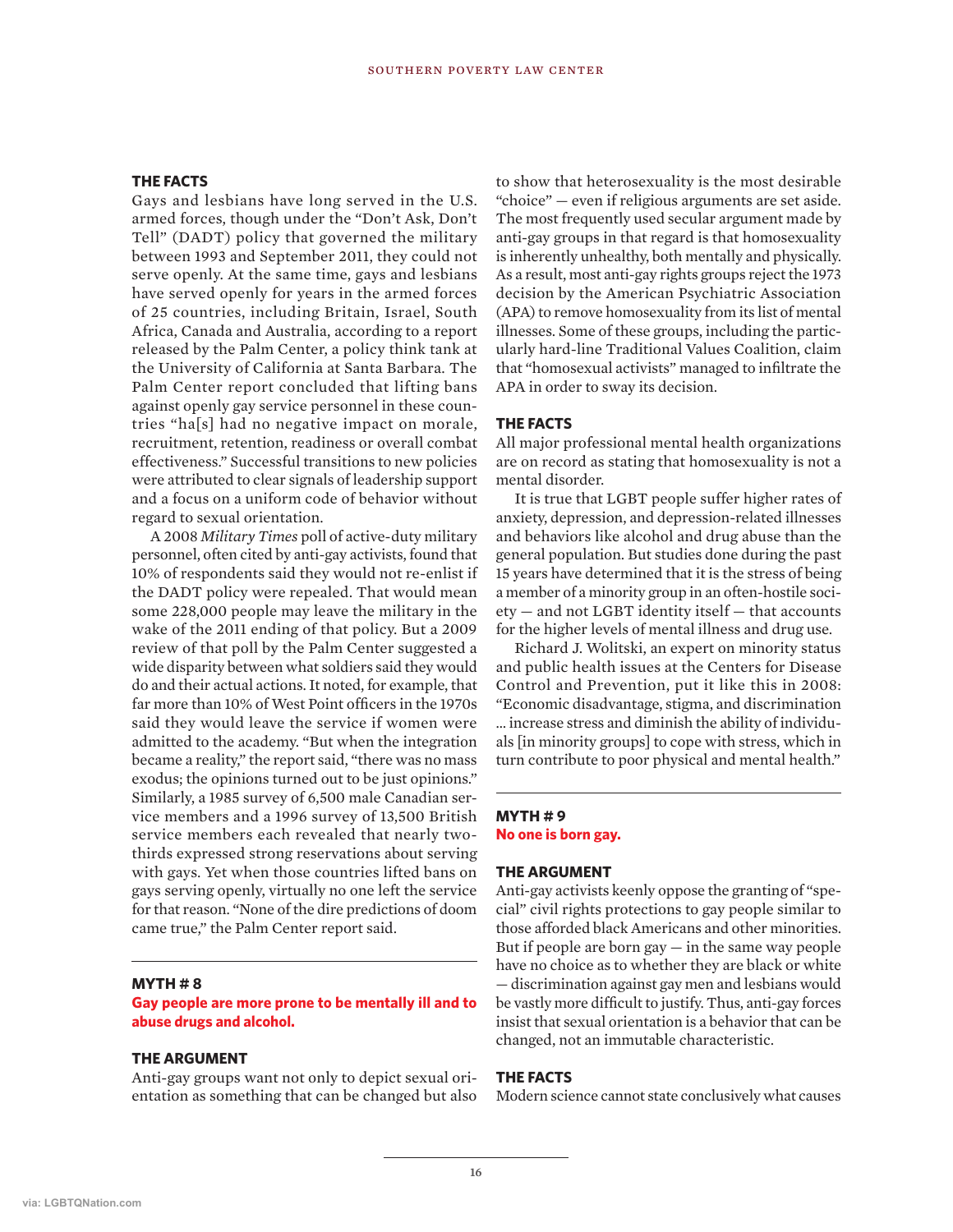sexual orientation, but a great many studies suggest that it is the result of biological and environmental forces, not a personal "choice." One of the more recent is a 2008 Swedish study of twins (the world's largest twin study) that appeared in *The Archives of Sexual Behavior* and concluded that "[h]omosexual behaviour is largely shaped by genetics and random environmental factors." Dr. Qazi Rahman, study co-author and a leading scientist on human sexual orientation, said: "This study puts cold water on any concerns that we are looking for a single 'gay gene' or a single environmental variable which could be used to 'select out' homosexuality — the factors which influence sexual orientation are complex. And we are not simply talking about homosexuality here — heterosexual behaviour is also influenced by a mixture of genetic and environmental factors."

The American Psychological Association (APA) acknowledges that despite much research into the possible genetic, hormonal, social and cultural influences on sexual orientation, no evidence has emerged that would allow scientists to pinpoint the precise causes of sexual orientation. Still, the APA concludes that "most people experience little or no sense of choice about their sexual orientation."

In 2010, the *Journal of Biosocial Science* published a study by Kansas State University family studies professor Walter Schumm arguing that gay couples are more likely than heterosexuals to raise gay or lesbian children. (The *Journal* was previously affiliated with the Galton Institute, a British organization formerly known as the Eugenics Society.) Schumm told a reporter that he was "trying to prove [homosexuality is] not 100% genetic." But critics suggested that his data did not prove that, and, in any event, virtually no scientists have suggested that homosexuality is caused only by genes.

#### **MYTH # 10**

#### **Gay people can choose to leave homosexuality.**

#### **THE ARGUMENT**

If people are not born gay, as anti-gay activists claim, then it should be possible for individuals to abandon homosexuality. This view is buttressed among religiously motivated anti-gay activists by the idea that homosexual practice is a sin and humans have the free will needed to reject sinful urges.

A number of "ex-gay" religious ministries have sprung up in recent years with the aim of teaching gay people to become heterosexuals, and these have become prime purveyors of the claim that gays and lesbians, with the aid of mental therapy and Christian teachings, can "come out of homosexuality." Exodus International, the largest of these ministries, plainly states, "You don't have to be gay!" Another, the National Association for Research and Therapy of Homosexuality, describes itself as "a professional, scientific organization that offers hope to those who struggle with unwanted homosexuality."

#### **THE FACTS**

"Reparative" or sexual reorientation therapy — the pseudo-scientific foundation of the ex-gay movement — has been rejected by all the established and reputable American medical, psychological, psychiatric, and professional counseling organizations. In 2009, for instance, the American Psychological Association adopted a resolution, accompanied by a 138-page report, that repudiated ex-gay therapy. The report concluded that compelling evidence suggested that cases of individuals going from gay to straight were "rare" and that "many individuals continued to experience same-sex sexual attractions" after reparative therapy. The APA resolution added that "there is insufficient evidence to support the use of psychological interventions to change sexual orientation" and asked "mental health professionals to avoid misrepresenting the efficacy of sexual orientation change efforts by promoting or promising change in sexual orientation." The resolution also affirmed that samesex sexual and romantic feelings are normal.

Some of the most striking, if anecdotal, evidence of the ineffectiveness of sexual reorientation therapy has been the numerous failures of some of its most ardent advocates. For example, the founder of Exodus International, Michael Bussee, left the organization in 1979 with a fellow male ex-gay counselor because the two had fallen in love. Alan Chambers, current president of Exodus, said in 2007 that with years of therapy, he's mostly conquered his attraction to men, but then admitted, "By no means would we ever say that change can be sudden or complete."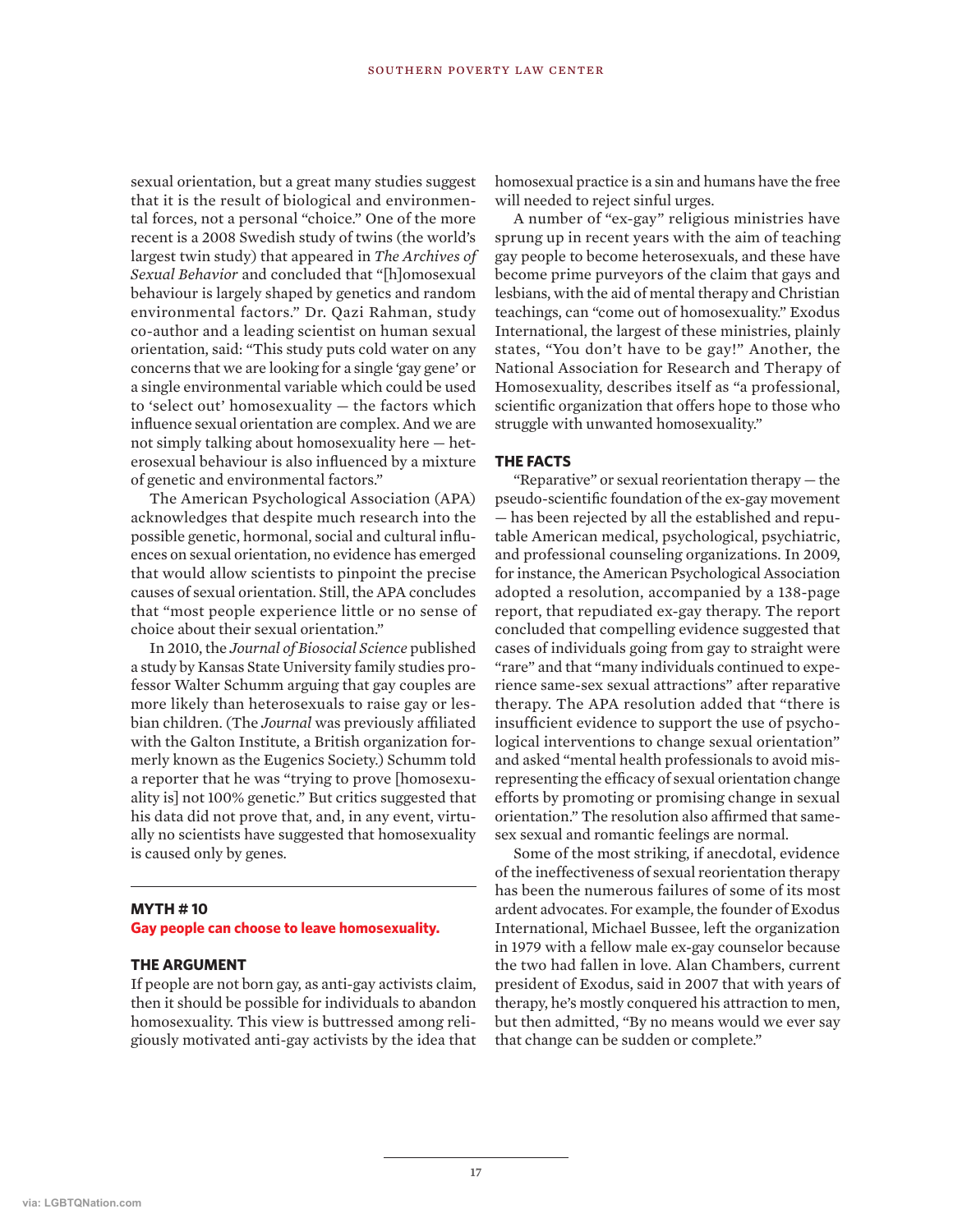### **THE MATH** Anti-LGBT Hate Violence

In 2010, the Southern Poverty Law Center analyzed 14 years of FBI hate crime data in an effort to determine which American minority group was most victimized by violent hate crime. To the surprise of few who study such crimes, the LGBT community was targeted far more than others.

#### **The bottom line: Gay people are…**

More than twice as likely to be attacked as black people More than twice as likely to be attacked as Jews More than four times as likely to be attacked as Muslims

#### **Here is an explanation of the SPLC's methodology:**

The national hate crime statistics published each year by the FBI are notoriously sketchy, in large part because, as a 2005 Department of Justice study found, most hate crimes are never reported to police and those that are typically are not categorized as hate crimes by local jurisdictions. Nevertheless, by examining FBI data, it is possible to make reasonable estimates of the rates of victimization by various targeted minority groups.

To calculate these rates for five categories of minority victims — LGBT people, Jews, blacks, Muslims and Latinos — the SPLC first determined the percentage of the U.S. population represented by each victim group: gay people, 2.1%; Jews, 2.2% (Census Bureau's 2009 Statistical Abstract); blacks, 12.9%; Muslims, 0.8% (2009 estimate from the Pew Research Center); and Latinos, 15.8%. Of these, the percentage of gay men and lesbians in the American population is the most debatable. We use figures on self-identified gays, lesbians and bisexuals from a National Health and Social Life Survey that were also cited by a coalition of 31 leading gay rights organizations as "the most widely accepted study of sexual practices in the United States." The 2.1% proportion is calculated from the finding that 2.8% of men and 1.4% of women are gay.

Next, we compiled the total number of hate crimes against persons (that is, excluding hate crimes against property) in those categories for the years 1995-2008, the period for which there was complete data. We then totaled the crimes for those 14 years in each category and calculated what percentage of all hate

crimes against persons they represented. There were 15,351 anti-gay hate crime offenses during those years, for instance, which amounts to 17.4% of the total of 88,463 reported violent hate crimes. The figures for the remaining victim groups were Jews, 7.7%; blacks, 41%; Muslims, 1.5%; and Latinos, 8.8%.

Using the figures from the above two paragraphs, we then compared the level of hate crime aimed at each group to that group's percentage in the population to determine the group's rate of victimization compared to its representation in the population. For gay people, for example, it was calculated that they are victimized at 8.3 times the expected rate (17.4 divided by 2.1). The other categories were as follows: Jews were victimized at 3.5 times the expected rate, blacks at 3.2 times, Muslims at 1.9 times, and Latinos at 0.6 times.

Last, we compared the rate of victimization for gay men and lesbians to that of the other groups. The figures show that gay people are 2.4 times more likely to suffer a violent hate crime attack than Jews (8.3 divided by 3.5). In the same way, gay people are 2.6 times more likely to be attacked than blacks; 4.4 times more likely than Muslims; and 13.8 times more likely than Latinos, according to the FBI figures. (It should be noted that undocumented Latino immigrants, probably the largest group of Latino victims, are also likely the least likely to report attacks to police because of a fear of deportation. Therefore, the figures for Latino victimization rates in this analysis are probably the least reliable.) The basic pattern holds by years as well as across the years.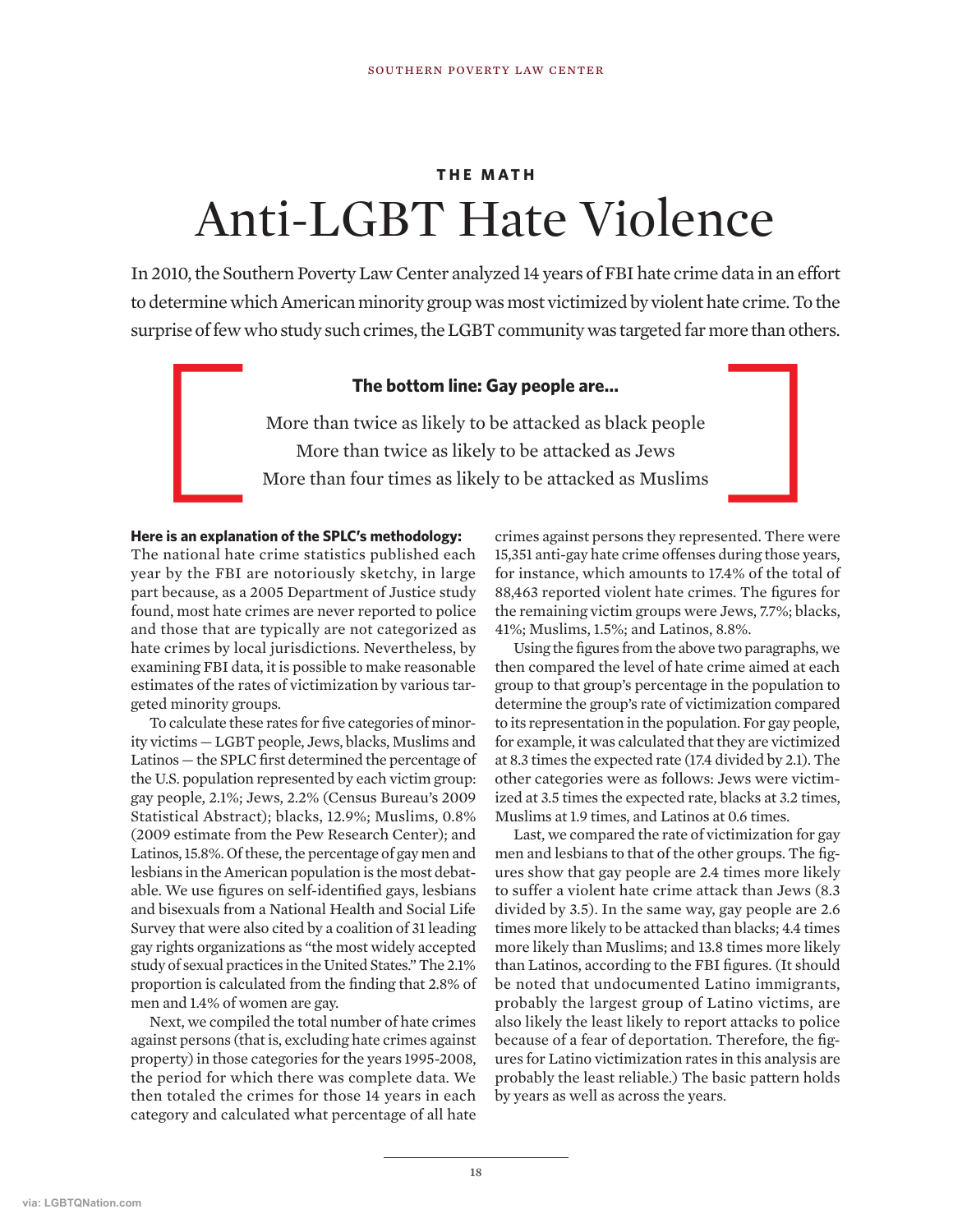### About the Report

This report was researched and written by Heidi Beirich, Evelyn Schlatter and Robert Steinback, and edited by Mark Potok. It was designed by Russell Estes.